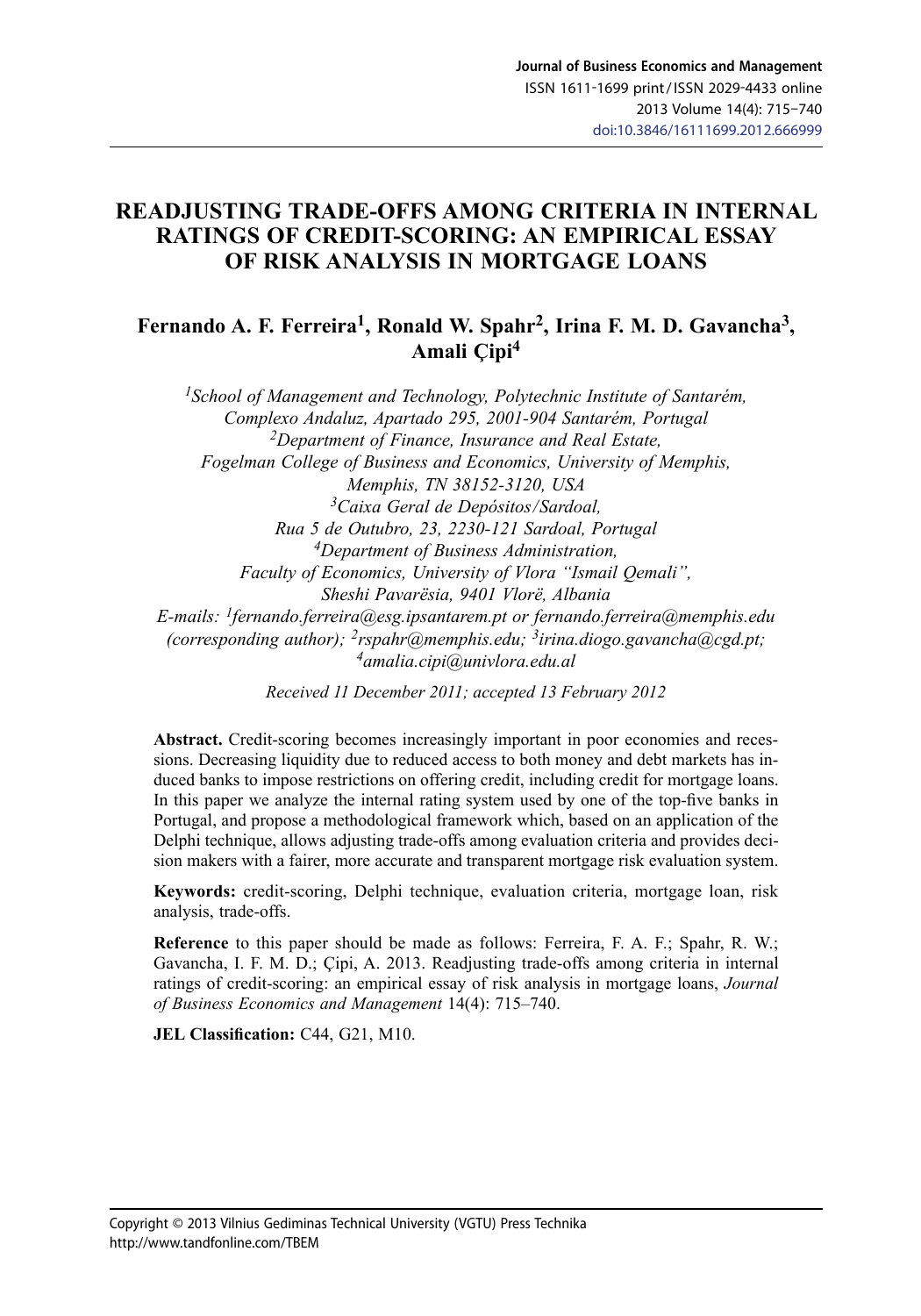# **1. Introduction**

Housing acquisition is generally the largest investment for most households, thus requiring careful analysis from all economic agents involved in the transaction (e.g*.* individuals, families, credit institutions). Since most families do not have the capital available to outright purchase a residence, mortgages in the form of bank loans are the most common solution for home acquisition. However, because of the effects of the current economic conjuncture, regulators have been encouraging banks to develop more sophisticated risk models with the purpose of *"better quantifying the financial risks they face and assigning the necessary economic capital"* (Lopez, Saidenberg 2000: 152). From this standpoint, remarkable progress has occurred recently in terms of credit risk modeling (for a categorized literature review, see Altman, Saunders 1998; Crook *et al.* 2007; Suhobokov 2007; Ince, Aktan 2009; Yu *et al.* 2009; Wang *et al.* 2011). Still, as recognized by many (e.g. Altman, Saunders 1998; Lopez, Saidenberg 2000; Doumpos, Zopounidis 2001; Doumpos *et al.* 2002; Mačerinskienė, Ivaškevičiūtė 2008; Thomas 2009; Twala 2010), despite the strengths and widespread application of current methodologies, models, techniques and/or simple applications, each solution has specific drawbacks where clarification is required on a number of issues. For example, Ferreira *et al.* (2011) observed a lack of transparency in the way trade-offs among evaluation criteria are made explicit. From this perspective, this paper analyzes the internal rating system used by one of the top-five banks operating in Portugal, in terms of mortgage loan risk analysis. In fact, based on a Delphi panel composed of mortgage loan risk analysts from the bank being analyzed, this paper contributes to the credit-scoring literature by formulating an approach allowing for the readjustment of trade-offs among criteria and introducing additional transparency in the decision-making process.

Methodologically, we analyze the major modalities of mortgages in Portugal, and the major performance measures included in the bank's current system, allowing for a better understanding of and insight into the current mortgage process. Understanding the mortgage process is extremely important for the application of the Delphi technique and for promoting consensus among panel members, which may ultimately lead to new scrutiny among evaluation criteria, and to a fairer mortgage risk evaluation system. To the best of our knowledge, this constitutes a novel approach in the credit-scoring literature.

The remainder of the paper is structured as follows. Section 2 reviews existing literature on mortgage lending, credit scoring and importance for a country's economy. Section 3 describes the current system used by the bank, and sections 4, 5 and 6 discuss the application of the Delphi technique, its results in terms of trade-offs readjustment, and the advantages and disadvantages of our analysis, respectively. Section 7 tests the "new" model, and section 8 concludes the paper.

### **2. The relevance of mortgage loan for a country's economy**

As mentioned previously, buying a home is generally the largest investment for most households, and since most families have only a small portion of the capital required to purchase a home, bank mortgage loans (ML) are the most common solution for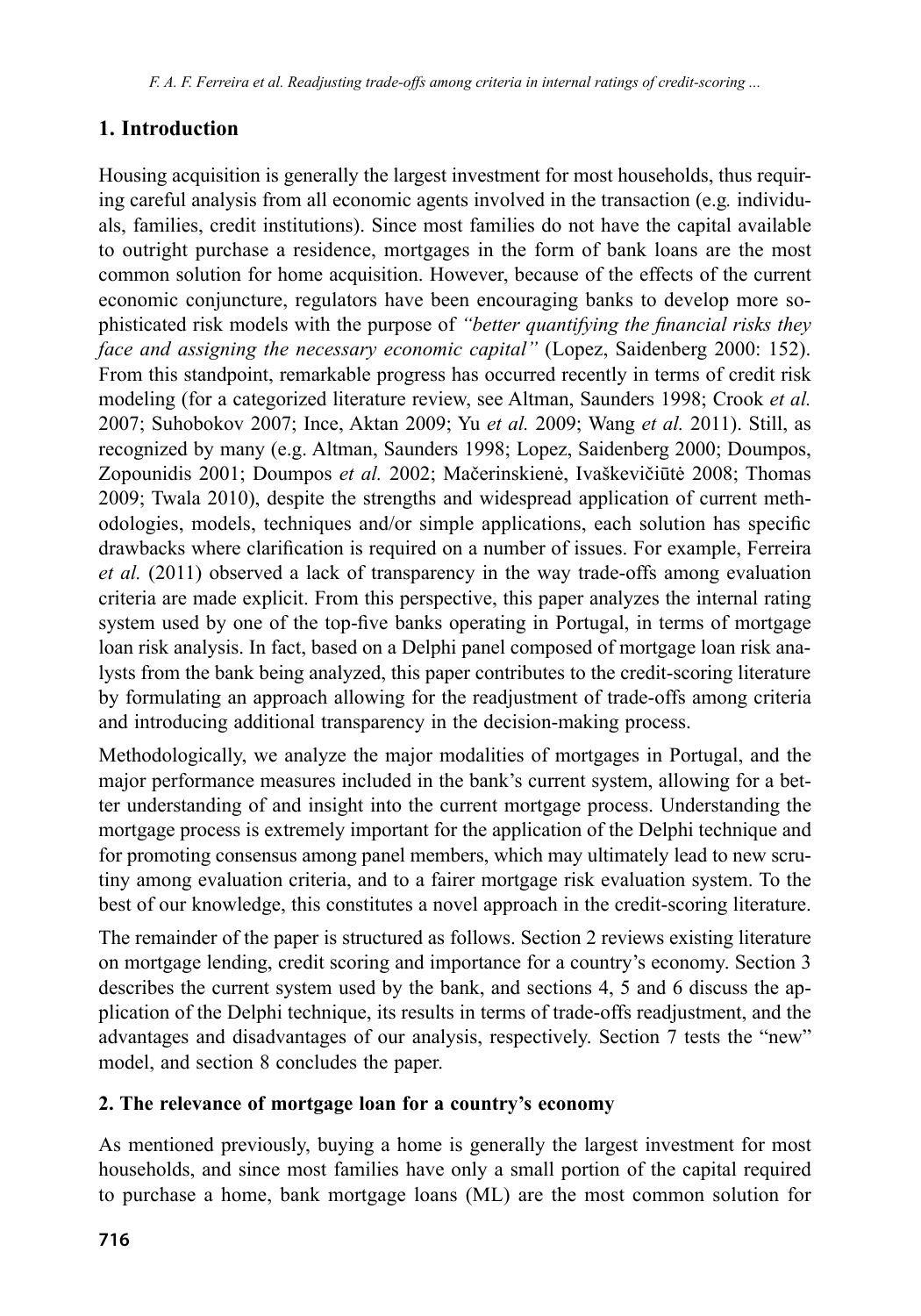home acquisition. Historically, mortgage lending has allowed the private sector to satisfy stakeholders' interests, and stimulate the economy because it allows for: (1) the development of the housing construction industry, which secondarily supports related business activities; (2) direct and indirect stimuli of job growth, contributing to a higher employment rate; (3) expansion of the financial services industry; (4) productivity increases by providing a demand for domestically supplied goods and services that meet existing housing needs; (5) increases in the circulation of money among economic agents; and (6) significant contribution to the country's Gross Domestic Product (GDP) (i.e. wealth-generating economic conditions and increasing money circulation contribute to GDP growth). In this sense, mortgage lending has a significant impact on a country's economy, not only because it stimulates increased household consumption (Lima *et al.* 1995) but also because it offers the possibility to reduce unemployment, which, in turn, boosts productivity and generates greater economic wealth by increasing money circulation and the need for more products and/or services. Furthermore, as pointed out by Mari and Renò (2005: 83), the importance of ML for a country's economy is based on a reciprocal influence (i.e. in a slumping economy, there are no positive impacts on real estate). Quoting the authors, *"the market for mortgage loans is of primary importance in any developed country, and its quality is directly connected to the quality of the whole economy"*.

### **2.1. Mortgage lending in Portugal**

Renting has always be an unfavourable option in the Portuguese housing market due to, among other reasons, legislation and heavy bureaucracy (for further details, see Constantino 2011). As such, home purchase was the preferable option during recent decades, and banks, pressured by chronically low margins, turned to mortgage lending. As illustrated in Figure 1, mortgage loans represent 46% of the credit portfolio in Portugal.

The scenario presented in Figure 1 can also be explained by the current economic conjuncture, which denotes a reduced employment rate, salary reductions and increasing individual and corporate taxes. Thus, because of reduced income and less personal capital, people have no option other than to request mortgage loans. Nonetheless, because Portuguese banks have been losing access to money and medium-term and longterm debt markets, they have been following the directions of the European Central Bank (ECB) and imposing severe restrictions on access to credit. Constantino (2011)



**Fig. 1.** Credit portfolio in Portugal *Source:* Constantino (2011, adap.).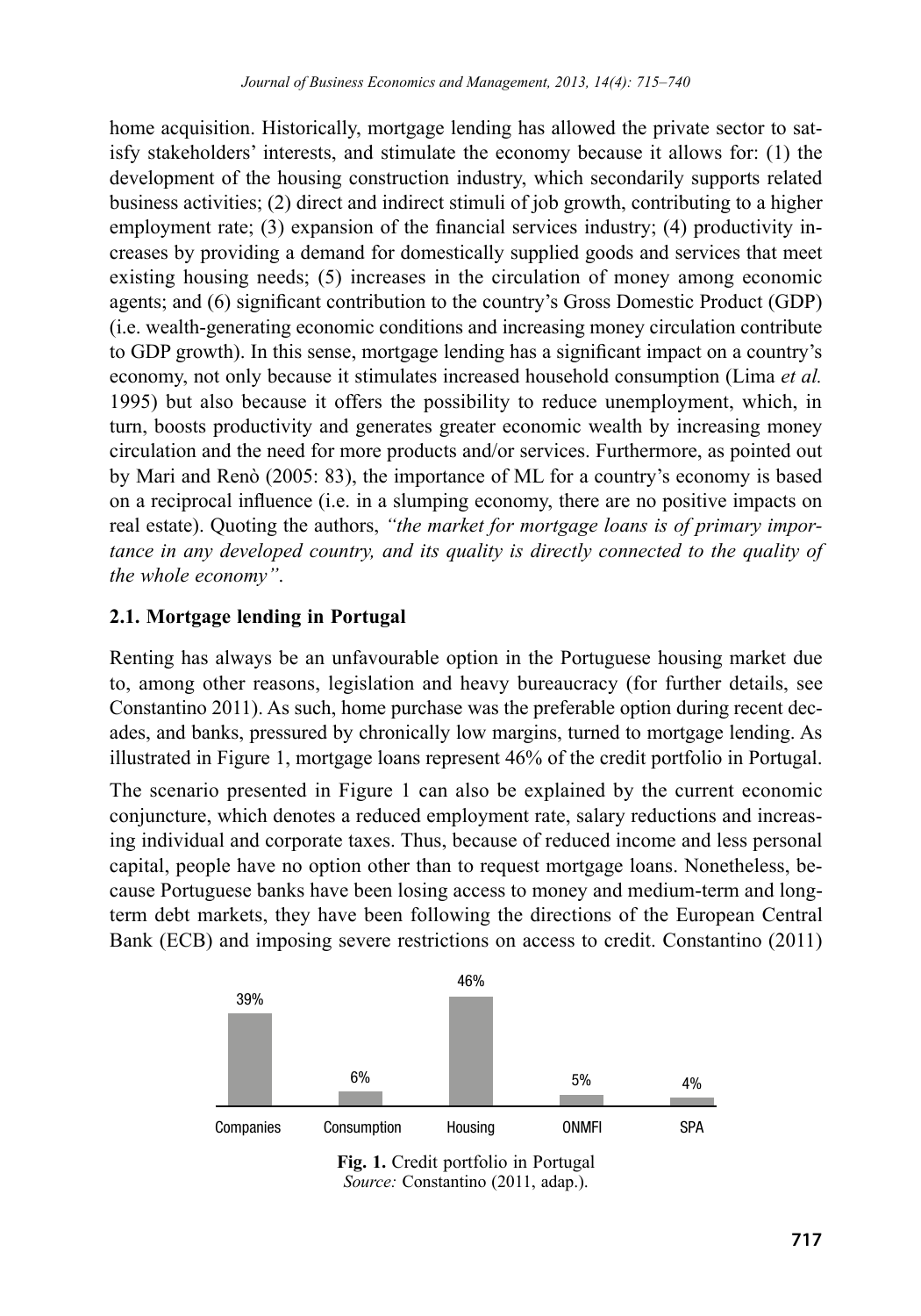observes that these restrictions negatively impact the Portuguese economy, but became more a requirement than an option. Table 1 presents the existing four pillars on which the mortgage credit typology is based in Portugal (i.e. general regime, disabled regime, subsidized regime, and young subsidized regime).

For the proper functioning of the four regimes of mortgage loans identified in Table 1, a few features need to be clarified. These features are related to the interest rate, type of reimbursement, and guarantees (Table 2)*.*

| General                                                                                                                      | Disabled                                                                                                                                                                                                                                                | Subsidized and Young Subsidized                                                                                                                                                                                                                                                                    |
|------------------------------------------------------------------------------------------------------------------------------|---------------------------------------------------------------------------------------------------------------------------------------------------------------------------------------------------------------------------------------------------------|----------------------------------------------------------------------------------------------------------------------------------------------------------------------------------------------------------------------------------------------------------------------------------------------------|
| Regime                                                                                                                       | Regime                                                                                                                                                                                                                                                  | Regime                                                                                                                                                                                                                                                                                             |
| Integrates households<br>wishing to purchase<br>housing under the<br>Decree-Law 349/98<br>of November 11 <sup>th</sup> 1998. | Is intended for individuals<br>with a disability degree<br>equal or greater than<br>60%, allowing access<br>to a cheaper acquisition<br>system, regulated by the<br>Decree-Law 43/76 of<br>January 20 <sup>th</sup> and<br>$202/96$ of October $23rd$ . | Previously regulated by Article<br>13 <sup>th</sup> 349/98 of November 11 <sup>th</sup><br>and by Regulation 1177/2000<br>of December 15 <sup>th</sup> , this regime changed<br>after September 30 <sup>th</sup> 2002, remaining<br>the imposition of proof on the number<br>of household members. |

|  |  |  | Table 1. Mortgage loan regimes and characteristics in Portugal |  |
|--|--|--|----------------------------------------------------------------|--|
|  |  |  |                                                                |  |

*Source:* Banco de Portugal (2011a).

|               | Modalities       | Description                                                                        |  |  |
|---------------|------------------|------------------------------------------------------------------------------------|--|--|
| Interest Rate | Fixed            | Interests vary according to variations<br>of the indexed rate                      |  |  |
|               | Progressive      | Interests increase in accordance with<br>the time course                           |  |  |
|               | Mixed            | Combination of regimes                                                             |  |  |
| Reimbursement | Pattern          | The French method is applied                                                       |  |  |
|               | Grace Period     | Period of time where there is payment<br>of interests without capital amortization |  |  |
|               | Deferred Capital | Part of capital in debt is postponed to<br>the end of the loan                     |  |  |
| Guarantees    | Hypothec         | Serves as a guarantee in case of absence<br>of debt payments                       |  |  |
|               | Bail             | A third economic agent will pay the debt<br>in case of default                     |  |  |
|               | Life Insurance   | Covers the loan in case of disability or death                                     |  |  |

|  |  |  | Table 2. Mortgage loan interest rate, reimbursement and guarantees |
|--|--|--|--------------------------------------------------------------------|
|--|--|--|--------------------------------------------------------------------|

*Source:* Banco de Portugal (2011b).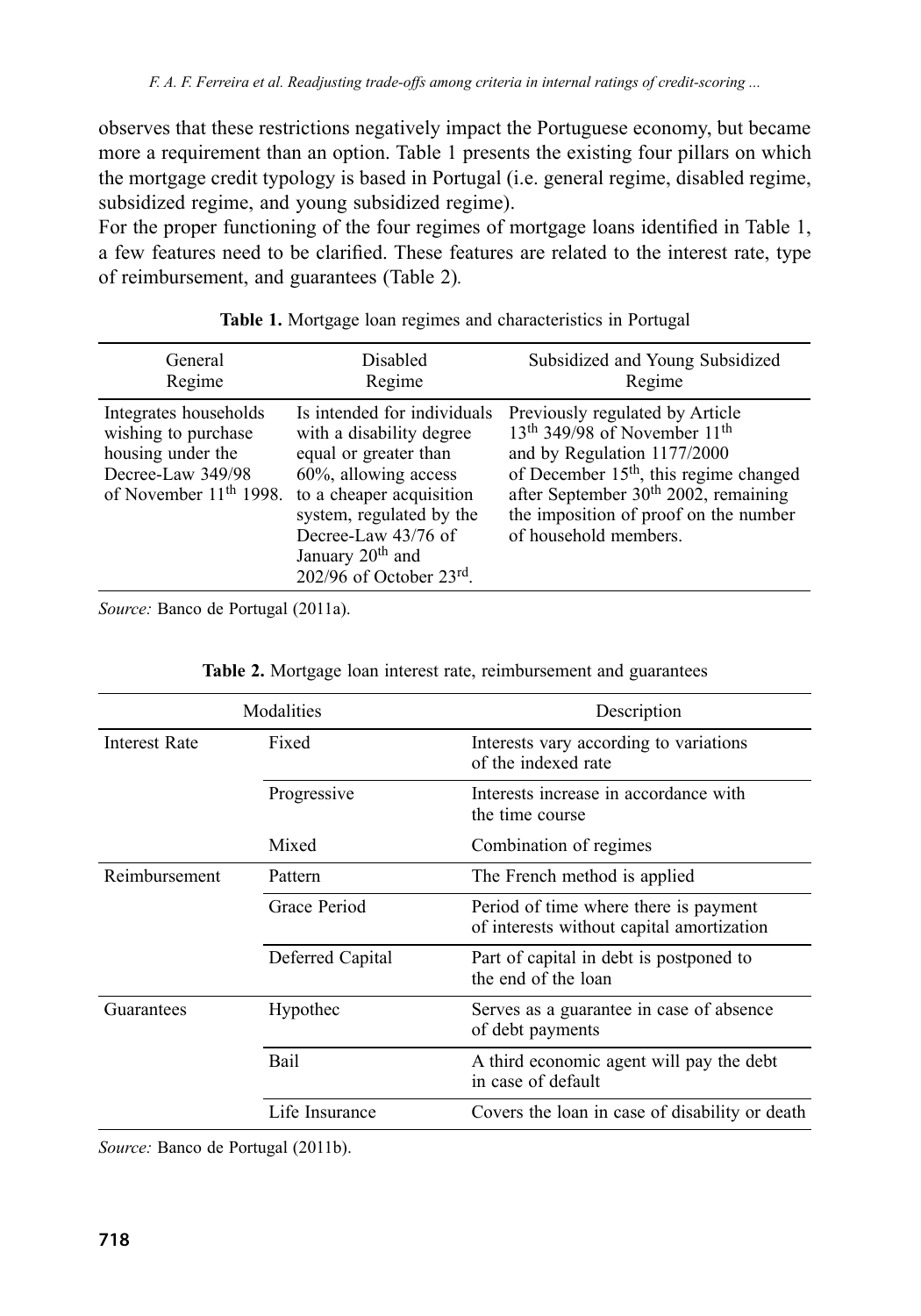### **2.2. The importance of mortgage loan risk evaluation**

After framing the existing regimes of ML in Portugal, it is important to understand how the decision process works, considering several administratively pre-established weighted evaluation criteria. It is important to bear in mind that these criteria (and respective weights) are the basis of the evaluation of a loan request, and ultimately will support the decision of approving or disapproving the loan. There are three major phases of the mortgage loan evaluation process: *request entry*, *process analysis*, and *decision*.

Detailed explanations of the different phases of the process are beyond the scope of this paper. However, in broad terms, the process begins with a request entry, where clients formalize the request for the desired mortgage loan. In order to define the customer profile, several documents are included in the process: (1) identity card; (2) taxpayer number; (3) receipts of the last three Pay periods; (4) IRS and settlement note; (5) bank account balance; (6) plan of the house, and building handbook (required for property valuation); and (7) building license (necessary if the aim is to build). In the second phase of the process (i.e*.* process analysis), the level of risk associated with the client is determined. To this end, banks have a fundamental tool for the risk evaluation process, called *Consultation of Credit Responsibilities* (CCR), which is provided by the Banco de Portugal (BP) (i.e. Portuguese Central Bank), and allows banks to access accurate and reliable information on the client's profile, given the client's written permission. Among other things, this CCR operational tool allows financial institutions to define the *level of responsibility* (borrower/guarantor), the *credit situation* (degree of payment compliance), the *typology of the financial product*, and the *type of guarantee* (see again Table 2)*.* Analyzing the customer's profile is just one of the components of the evaluation process. Other components consider the evaluation of the property. The third phase of the process (i.e*.* decision) follows from the composite results among the different components of the process. Thus, banks have internal ratings for credit-scoring, which provides supporting evidence for the final lend or reject decision.

### **2.3. Internal rating system for credit-scoring**

The different phases of a mortgage loan evaluation process briefly presented in the previous subsection help in assessing the risk of the customer, and/or the credit operation. Obviously, different risk levels will require different interest rate spreads. Based on the Basel directive, spreads should be defined within the scope of limiting the risk for banks. Correspondingly, banks have conceived and developed internal rating systems for credit-scoring, which measures the risk of each credit transaction. In the Portuguese financial system, the most common evaluation criteria included in the internal rating systems are:

- *– Loan-To-Value (LTV)*: Balances the funding with the guarantee associated to the operation;
- *– Rate of Effort*: Calculates the customer's capacity for paying the loan;
- *– Customer's Age*: Considered a key factor not only for the credit institution but also for the insurance company that will provide the guarantee;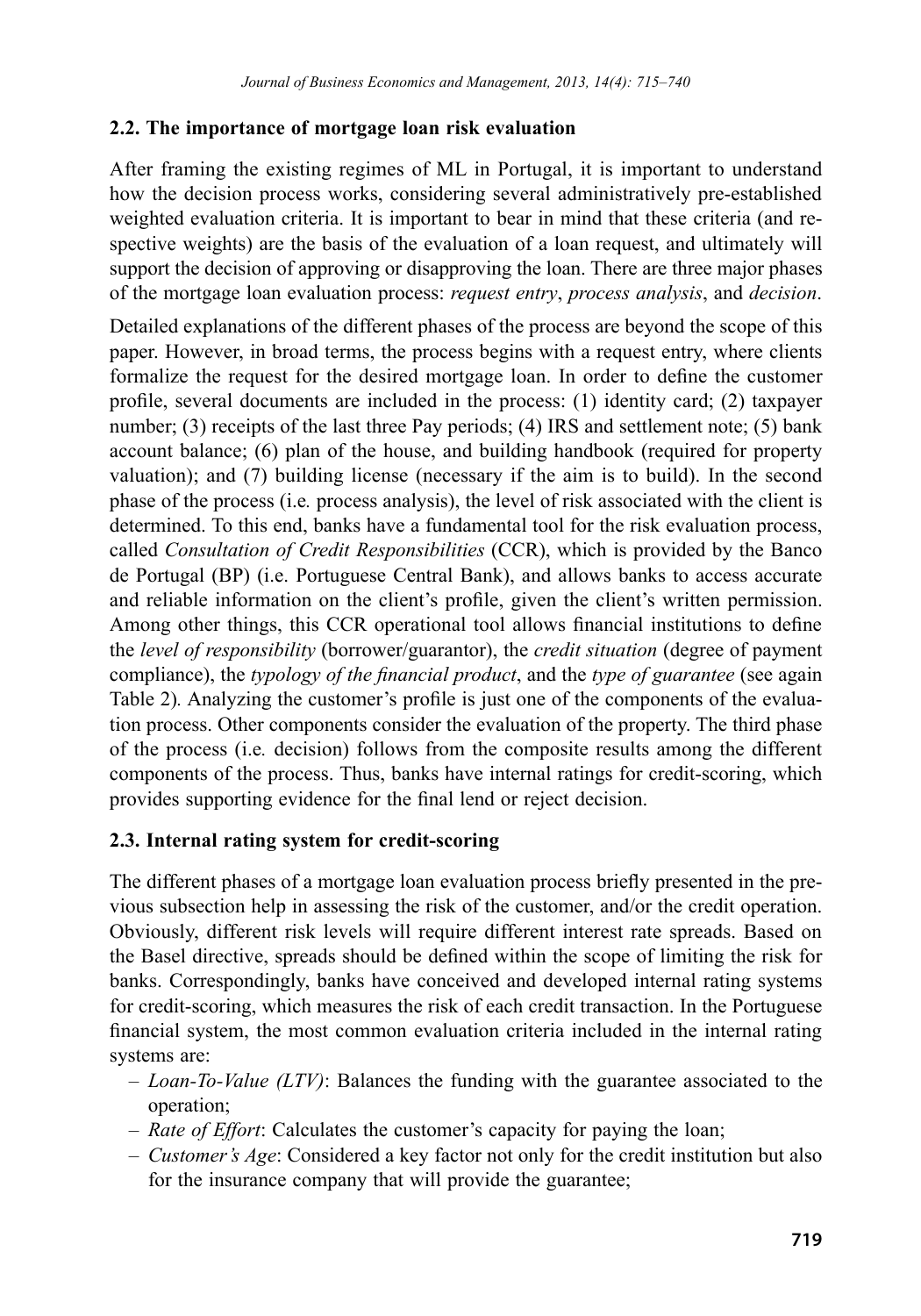- *– Professional Status*: Considers knowledge of the client's employment situation;
- *– Household*: Indicates the funds available to meet the primary needs of the client;
- *– Involvement*: Assumes a cross-selling perspective and contextualizes the client by providing information on his/her bank account average balance, existence of financial investments, credit cards, and other existing banking products.

A composite of the above criteria results in either a "*favourable*" or "*unfavourable*" lending decision. In practice, these outcomes are based on a "1" to "10" scale, which also determines the interest rate spread (further details are presented in section 3). In Portugal, due to the current social and economic situation, mortgage lending underwriting requirements imposed by financial institutions tend to be severe. Among others, these requirements include the reduction of the LTV and the adoption of long-term loans. The associate spreads and indexed rates also tend to be high, and often unaffordable for most families.

### **3. The current model for mortgage risk evaluation**

Regardless of how financial institutions innovate and modify the modalities of mortgage loans, this credit underwriting process, and respective calculation of the risk associated with each client, usually is based on similar evaluation criteria. In the next two subsections, we specifically describe the internal rating system for mortgage loans creditscoring used by one of the top-five banks operating in Portugal. Insights of the analysis will assist in understanding how the decision process works, and the way composite results from the criteria are made explicit.

### **3.1. Criteria generally considered**

As previously discussed, the internal ranking system for credit-scoring is a tool that helps banks in evaluating underwriting risk of mortgage loan requests. However, the criteria presented in subsection 2.3 are usually insufficient for an accurate risk evaluation. As such, banks are forced to consider a wider range of information (i.e*.* more information about a client will generally result in a more reliable underwriting credit score). After due consideration of the variables, two types of analysis should be performed: *documentary analysis* and *behavioral analysis*. *Documentary analysis* is a study performed by financial institutions using data collected from the documents submitted by the client. This includes:

- *– IRS/Settlement Note*: Allows knowing the number of household elements, and calculating the *rate of effort*;
- *– BP Responsibilities*: This item also enables calculation of the *rate of effort* based on classified information;
- *– Property Assessment*: Allows calculating the LTV;
- *– Banking Extracts*: Allows calculating the average balance of the client's bank account, and checking if the client is (or not) averse to savings. This also allows the institution to ascertain the ability of self-financing of their customers;
- *– Employer Declaration*: Reveals the type of contract, in terms of job stability, established between the client and the respective employer.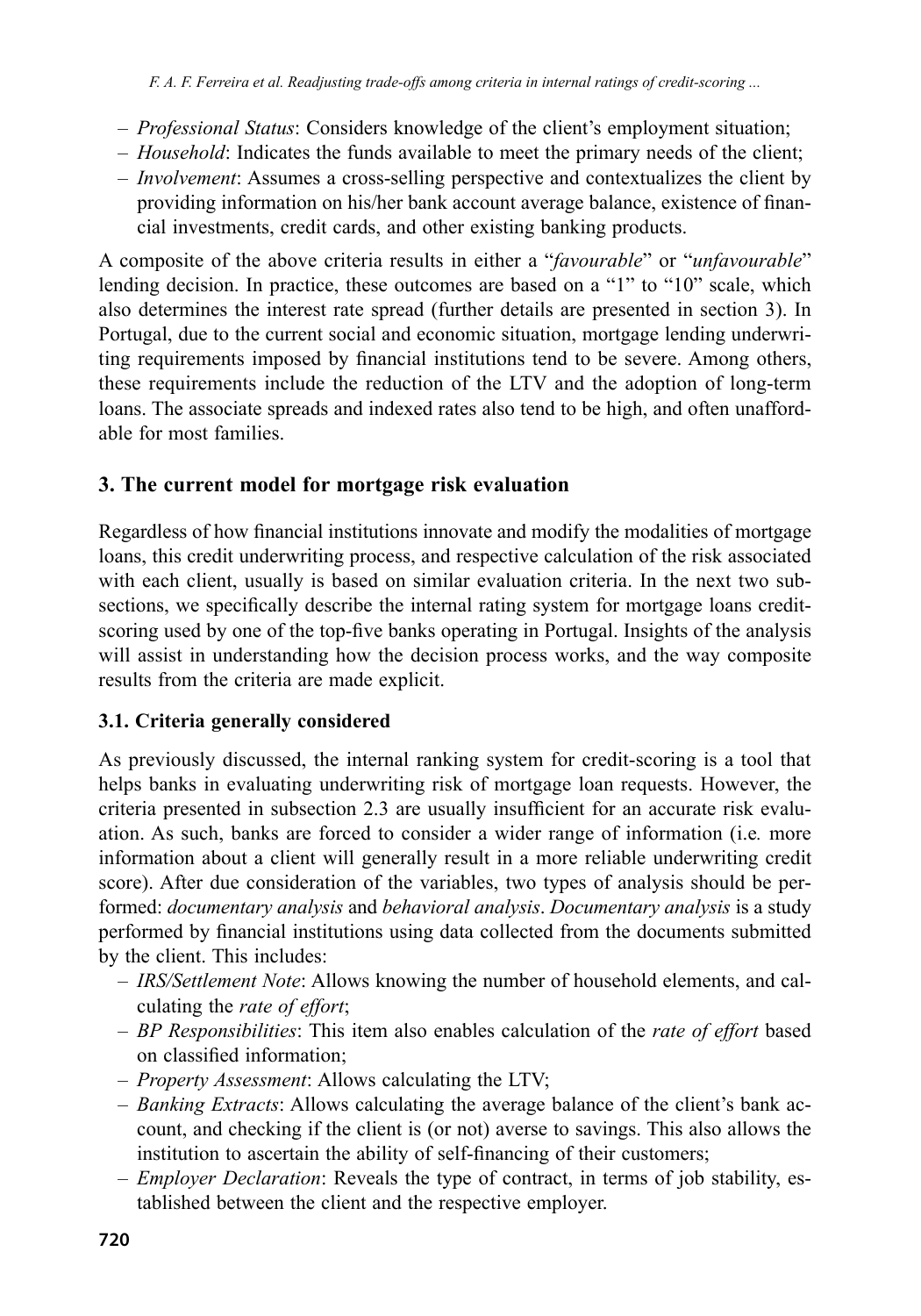The *behavioral analysis* is used in conjunction with the *documentary analysis* to identify the client's age, degree of involvement with the financial institution (i.e*.* existence of low, intermediate or high number of products utilized, such as: debit/credit cards; insurances and saving accounts and/or deposits) and other client features. To illustrate the current model of analysis, Table 3 presents the clusters of variables (and aggregated weights) included in the decision process.

| Cluster                             | Variables                                                               | Aggregated Weight |
|-------------------------------------|-------------------------------------------------------------------------|-------------------|
| <b>Customer Characteristics</b>     | Profession, Employment Situation,<br>Marital Status, Age and Household  | 0.30              |
| Customer Behavior                   | Cross-selling, Deposit Portfolio,<br>Average Balance                    | 0.15              |
| <b>Customer Documental Analysis</b> | Rate of Effort, Responsibilities<br>in BP, LTV, Existence of Guarantors | 0.50              |
| Other Variables                     | <b>Environmental Variables</b><br>(not specifically defined)            | 0.05              |

**Table 3.** Clusters of variables and aggregated weights of the current credit-scoring model

*Source:* Administrative information.

The information presented in Table 3 improves the understanding of the process because, among other things, it allows the conclusion that the *customer documental analysis*, which includes variables such as *rate of effort* and *LTV*, is the cluster with major impact on credit evaluation.

### **3.2. Limitations of the current credit-scoring system**

Table 3 demonstrates current mortgage risk assessment models applying an unknown number of related criteria that sometimes results in inconsistent conclusions (i.e. unknown variables may be allocated to the *Other Variables* category). It is important to identify major limitations of the current evaluation model, clarify the evaluation mechanisms and introduce transparency in the decision-making process. Figure 2 presents the major limitations of the current credit-scoring system for mortgage loans.



**Fig. 2.** Limitations of the current credit-scoring system *Source:* Administrative information.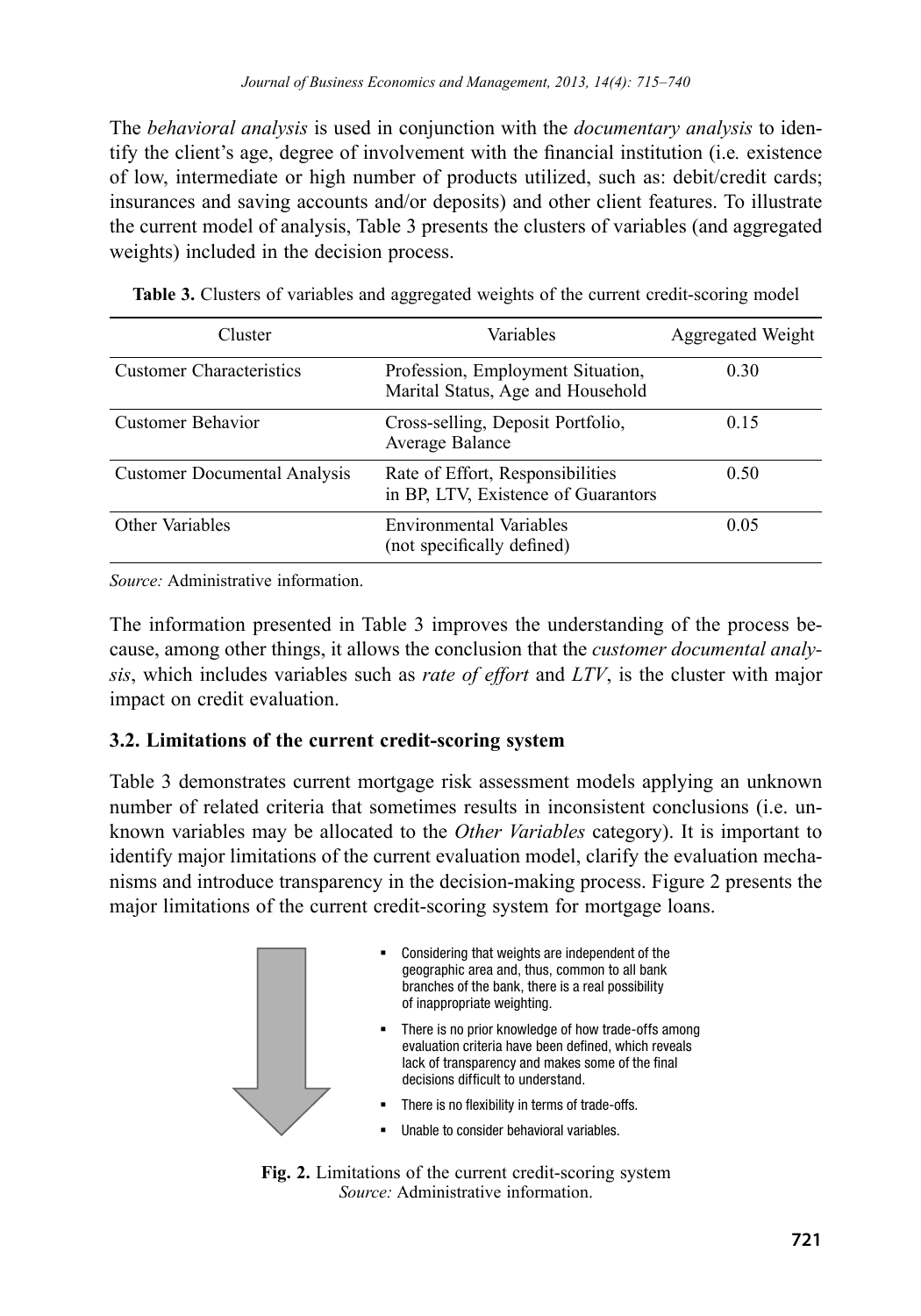As previously discussed, the limitations of the current credit-scoring system contribute to possible incoherent predictions that should be analyzed. The current mortgage scoring system is based on a "1" to "10" scale where a credit approval takes place when credit scores are between "1" and "5", and a credit refusal occurs when credit scorings are strictly above "5". However, a client may score "1" (i.e. very low-risk), but if the bank is aware of anomalies, such as if a client does not respect his/her commitments, then the mortgage loan should not be approved.

Given that credit risk assessment includes variables that are translated into ratios, and ratios are usually lagged indicators (Ferreira *et al.* 2011), it is important to recognize that results may be poor predictors of future reality. Based on this premise, the following sections describe how the Delphi methodology may be applied to allow trade-off readjustments, and to incorporate the knowledge and experience of bank professionals in the decision-making process. We are confident that our process-oriented framework will result in a more accurate, fairer and more transparent mortgage evaluation system.

# **4. Methodological framework**

## **4.1. Brief background of the Delphi technique**

According to Dalkey and Helmer (1963), Ferreira (2003), Hsu and Sandford (2007), among others, the Delphi technique was developed in the 1950s by Norman Dalkey, Olaf Helmer, and a team of collaborators at the *RAND Corporation* to solve problems for the USA Air Force.

The Delphi technique begins with the development of an individual survey, which should be completed by a number of individuals considered experts on the topic under consideration. As argued by Ferreira and Monteiro Barata (2011: 246), the method is based on *"a well-established sequence of successive individual questions supplemented with information and advice, which permits correcting the first stages of the process.*  [*…*] *it is a tool, which, under certain parameters, enables consensus.* [*…*] *and is based on the rational principle that 'n' human minds are better than one when confronting the lack of precise knowledge about a certain subject"*. In this sense, the technique should allow for consensual and realistic results, and its basic principles are *anonymity*, *controlled feedback*, and *statistical treatment of the responses*. See Figure 3 for a better understanding of the Delphi technique and its operational structure (for further details, see also Dalkey, Helmer 1963; Dalkey 1969; Ferreira 2003; Šečkutė, Pabedinskaitė 2003; Hsu, Sandford 2007; Fernandes 2010; Ferreira, Monteiro Barata 2011).

As previously mentioned, the results of the Delphi method are presented through statistical formulation. As indicated in Ferreira (2003), the results are defined by a function:  $G = G_j(I, E, R)$ , which reflects the response of a given group  $G_j$  to a certain event *E*, where *I* is the number of individuals, *E* is the event space (discrete or continuous), and *R* is the domain of answers, which is reflected in an estimation for each event and individual of the group. It should be noted, however, that this formulation may be based on different components of statistics, such as measures of central tendency (i.e. mean, median, mode or quartiles) or dispersion (i.e. standard deviation, variance or semi-interquartile amplitude).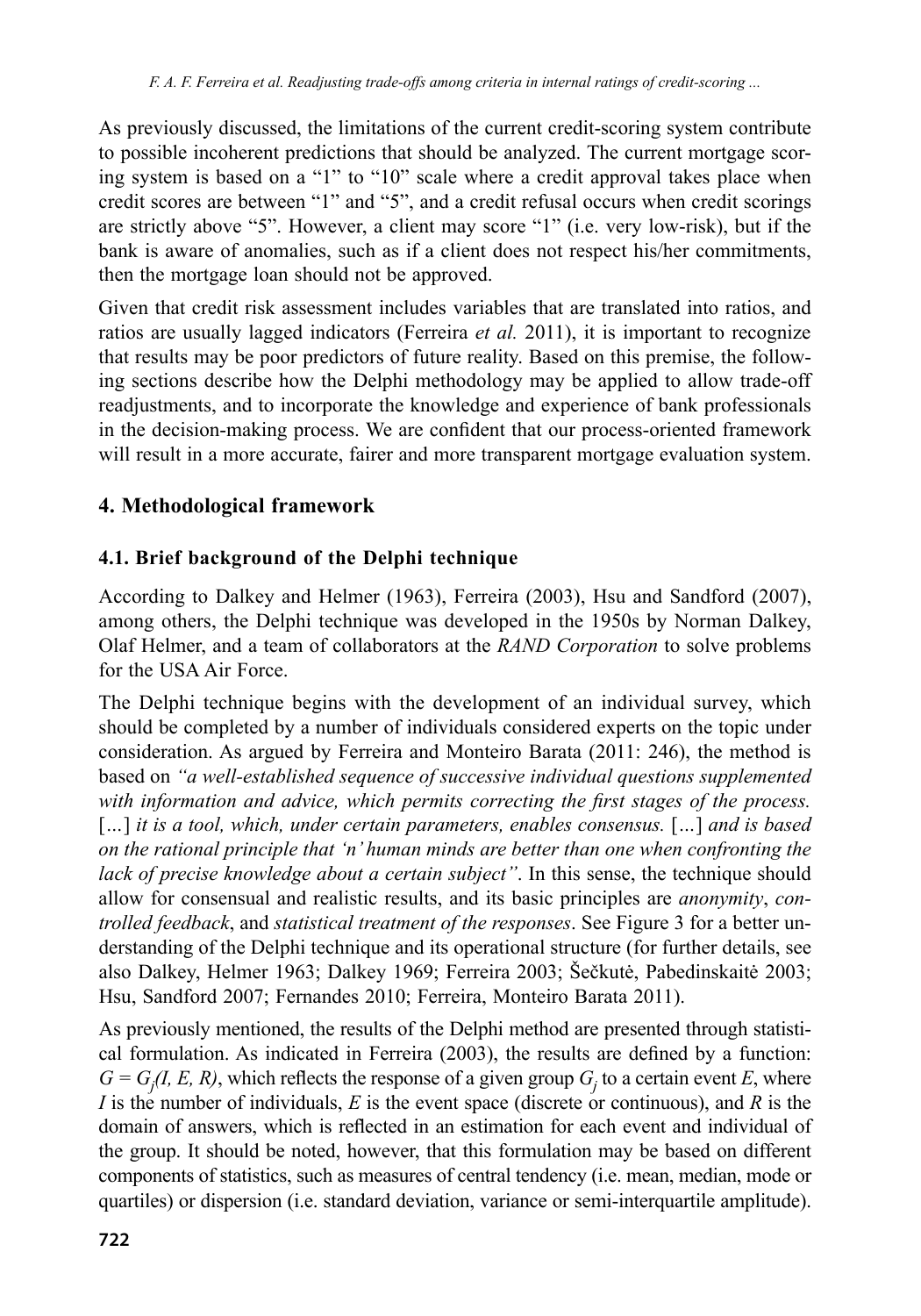

**Fig. 3.** Structure of the Delphi Method *Source:* Zapata, in *Ferreira* (2003, adap.).

### **4.2. Strengths and weaknesses of the Delphi technique**

As in other methods, the Delphi technique has strengths and weaknesses. Figure 4 presents some of the advantages and shortcomings of the Delphi technique, as suggested in the literature (e.g. Dalkey, Helmer 1963; Dalkey 1969; Ferreira 2003; Šečkutė, Pabedinskaitė 2003; Hsu, Sandford 2007; Fernandes 2010; Ferreira, Monteiro Barata 2011).

Ferreira and Monteiro Barata (2011) describe how the Delphi technique has been applied in a wide range of different areas, such as: politics, economics, public finance, and operations management. It is a tool that allows for the treatment of several different themes, boosting knowledge among the participants through a feedback loop that allows reflection on the early judgments and, when needed, correcting previous answers. The survey is individual and confidential, allowing participants to express themselves without the influence of the organization hierarchy. In accordance with the *Joint Research Centre* (JRC 2011), the Delphi technique may be applied in isolation or associated with other methodologies, and it should be noted that the process not only allows organizations to be able to identify existing problems and provide possible resolutions but also to create corporate strategies based on the knowledge retained from the respondents' answers.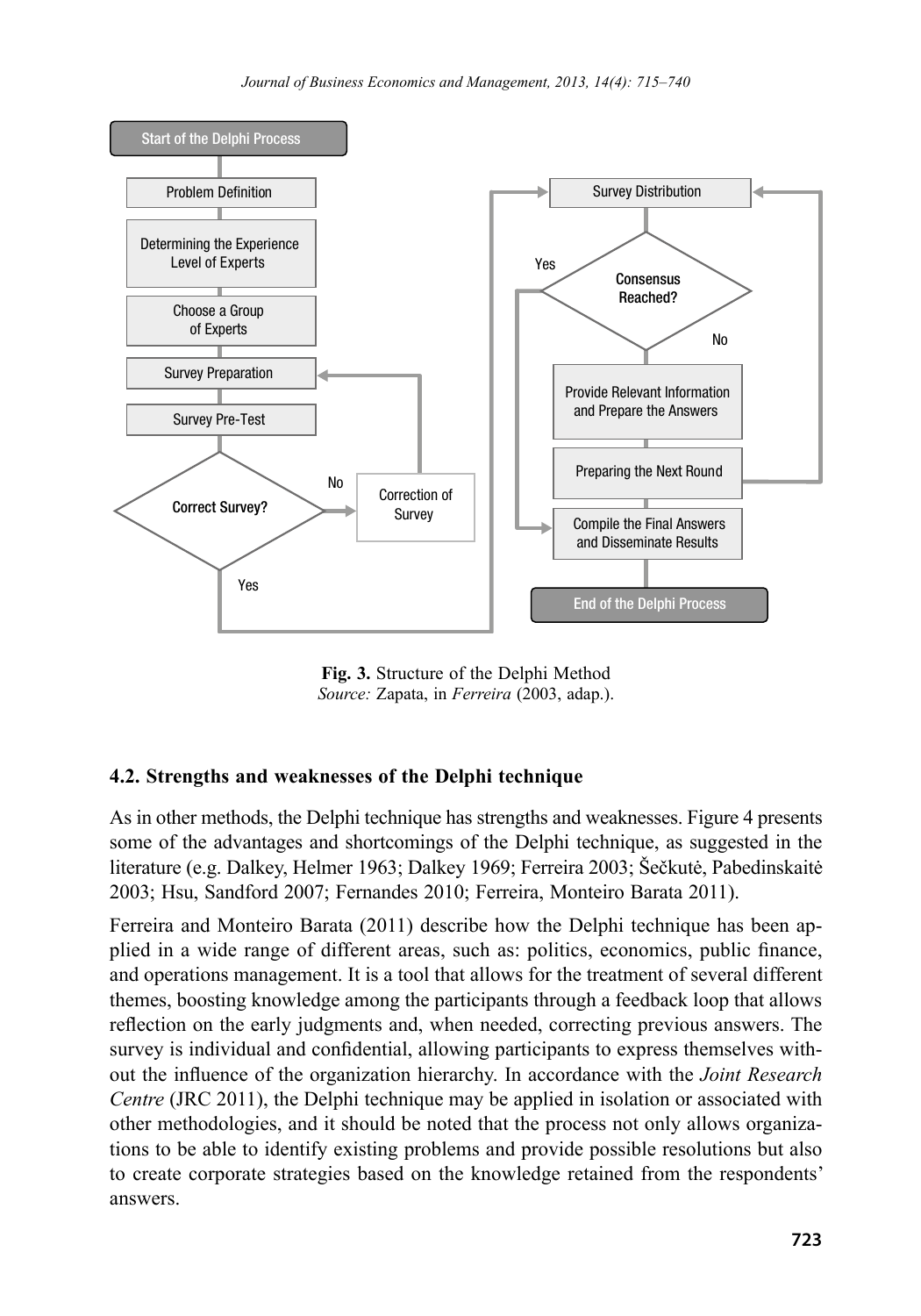

**Fig. 4.** Advantages and shortcomings of the Delphi method

On the negative side, experts with certain expertise may not be readily available, thus often limiting the scope of the applications. Another negative factor regards the application of the survey, where questions may be misunderstood by the respondents, thus jeopardizing the results simply because the technique does not require the physical presence of the agents involved in the process. Also, the statistical treatment of the answers provided to the respondents after each round may be considered an influencing factor (i.e. an individual may feel forced to answer according to the responses of the group). Lastly, the existence of rounds also means that respondents may no longer wish to participate, either because the survey is always the same or because it becomes time-consuming.

In the next section, we present and discuss the results achieved with a Delphi panel in terms of trade-offs readjustment in a mortgage loan credit-scoring system.

### **5. Results analysis**

This research was conducted after the intervention of the so called "Troika" (i.e. IMF-ECB-EU), which restructured the mortgage loan approval into a more discerning and meticulous process. For convenience, the initial Delphi panel was composed of 15 bank experts (i.e*.* mortgage loan risk analysts with senior responsibilities), who operate in Santarém, Portugal. As shown in Figure 5, after the first round, the number of panel members was reduced to 13 and, after the second round, only 11 members provided their responses to the survey. Considering that there is no ideal number of experts for the application of the Delphi technique (Ferreira, Monteiro Barata 2011), responses from the 11 members in the final round provide the basis of our analysis.



**Fig. 5.** Number of panel elements per round *Source:* Data collected through the Delphi cpplication.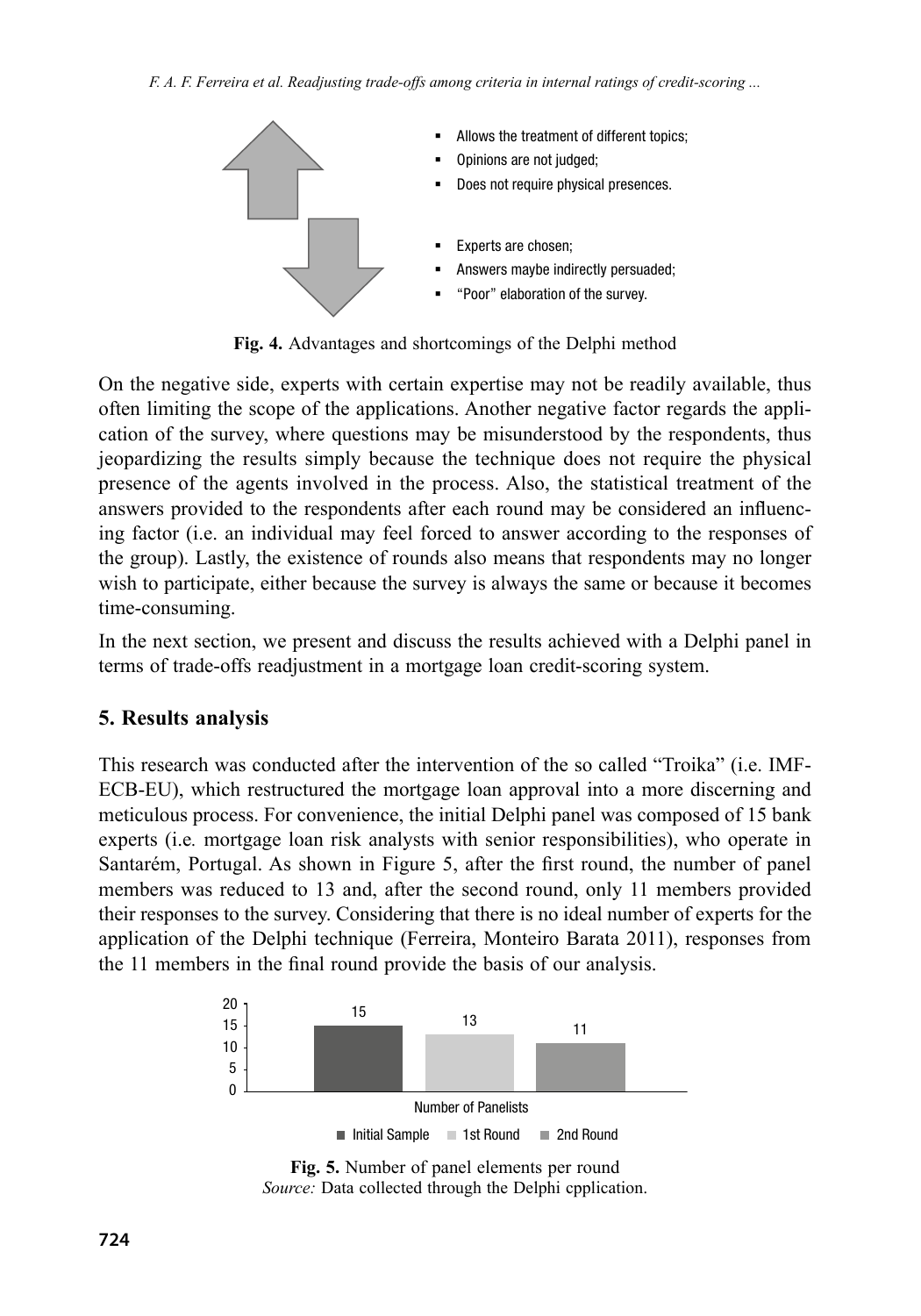It should be noted that the reduction of the number of panel members is anticipated in the Delphi methodology. Several factors can cause this reduction (cf*.* subsection 4.2). However, in our case, the reduction of the number of panel members resulted from the survey being the same in each round (see Appendixes 1 and 2). Moreover, in some cases, there were misunderstandings in the interpretation of the responses (i.e. the sum of the weights exceeded 100%), and, as such, those surveys were eliminated.

### **5.1. Analysis and interpretation of customer characteristics**

The objective of the first part of the survey was to determine the degree of importance given by the panelists to the customers' characteristics, particularly in terms of *profession*, *employment status*, *marital status*, *age* and *household*. Based on data collected from the panel of experts, we found that only two of the five variables are given high importance (*i.e.* the 11 experts determined that *employment situation* (*or status*) (with mean of 11.41% and median of 10%), and *profession* (with mean of 8.82% and median of 8%) are the elements that, in this category, should contribute more to the credit risk analysis) (Table 4).

| Variables               | N  | Mean $\%$ | Median % | Standard<br>Deviation % | Coefficient of<br>Variation % |
|-------------------------|----|-----------|----------|-------------------------|-------------------------------|
| Profession              | 11 | 8.82      | 8.0      | 4.3                     | 0.49                          |
| Employment<br>Situation | 11 | 11.41     | 10.0     | 6.14                    | 0.54                          |
| <b>Marital Status</b>   | 11 | 1.68      | 1.5      | 1.4                     | 0.83                          |
| Age                     | 11 | 2.09      | 1.0      | 2.99                    | 1.43                          |
| Household               | 11 | 1.36      | 1.0      | 1.45                    | 1.07                          |

**Table 4.** Analysis of customer characteristics

*Source:* Data collected through the Delphi application.

Based on Table 4, one may assume that *profession* and *employment situation/status* are among the most important criteria due to the fact that job stability supports customers' commitments better (*i.e.* a customer with an "essential" profession (*e.g.* medical doctor), will tend to reveal higher levels of stability).

### **5.2. Analysis and interpretation of customer behavior**

The second part of the survey analyzed customer behavior and considered the following variables: *cross-selling*, *deposit portfolio* and *average balance*. Based on data presented in Table 5, we can estimate the importance of *cross-selling*.

According to the panelists, *cross-selling* is an important factor (mean of 10.59% and median of 10%) (i.e. the greater the portfolio of products that a customer utilizes the greater the potential profit margin for the financial institution). It should be noted, however, that *deposit portfolio* (with mean of 6.05% and median of 5%), and *average bal-*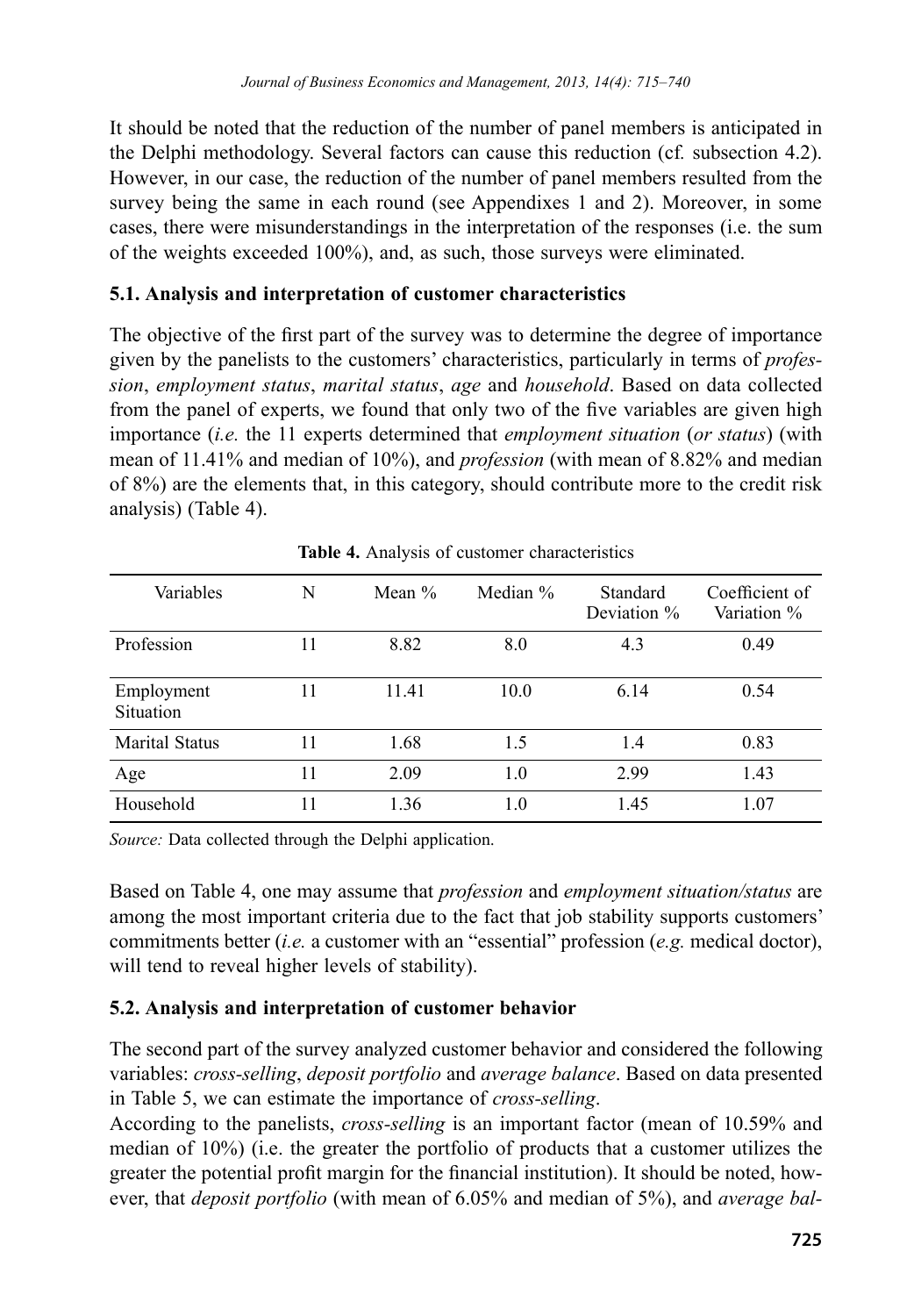*F. A. F. Ferreira et al. Readjusting trade-offs among criteria in internal ratings of credit-scoring ...*

| Variables         | N | Mean $\%$ | Median % | Standard<br>Deviation % | Coefficient of<br>Variation % |
|-------------------|---|-----------|----------|-------------------------|-------------------------------|
| Cross-selling     |   | 10.59     | 10.0     | 4.16                    | 0.39                          |
| Deposit Portfolio |   | 6.05      | 5.0      | 2.43                    | 0.40                          |
| Average Balance   |   | 7.23      | 75       | 392                     | 0.54                          |

**Table 5.** Analysis of customer behavior

*Source:* Data collected through the Delphi application.

*ance* (with mean of 7.23% and median of 7.5%) should not be neglected, because a client with sizable positive average balance represents a favorable indicator and induces financial capacity to fulfill responsibilities.

## **5.3. Analysis and interpretation of customer documents**

The third part of the survey carries out a documental analysis, particularly in terms of *rate of effort*; *responsibilities in BP*, *LTV* and *existence of guarantors*. Table 6 allows us to conclude that the higher impact variable is the *rate of effort*.

| Variables                  | N  | Mean $%$ | Median % | Standard<br>Deviation % | Coefficient of<br>Variation % |
|----------------------------|----|----------|----------|-------------------------|-------------------------------|
| Rate of Effort             | 11 | 19.45    | 20.0     | 6.82                    | 0.35                          |
| Responsibilities in BP     | 11 | 12.45    | 12.0     | 4.06                    | 0.33                          |
| <b>LTV</b>                 | 11 | 1195     | 10.0     | 4.25                    | 0.36                          |
| Existence<br>of Guarantors | 11 | 3.09     | 4.0      | 2.26                    | 0.73                          |

Table **6.** Customer documental analysis

*Source:* Data collected through the Delphi application.

It is widely known that a guarantor is a person or firm that endorses an agreement to guarantee/insure that commitments made by a client will be fulfilled, and assumes liability if the client fails to fulfill those commitments. However, based on Table 6, we may observe that the *existence of guarantors* (with mean of 3.09% and median of 4%) is the variable that experts suggest has the least impact. This observation is supported by the fact that, frequently, guarantors are only associated with credit operations for representing a comfort margin, and not because there is lack of funds from borrowers. The *LTV* is seen as an important factor (with mean of 11.95% and median of 10%). In fact, this variable is essential because a low LTV ratio will facilitate a possible sale in case of default and foreclosure (e.g. auction). Accordingly, the higher the LTV ratio, the greater the importance of the guarantee. The *rate of effort* (with mean of 19.45% and median of 20%) seems to be the most important ratio for the Delphi panelists.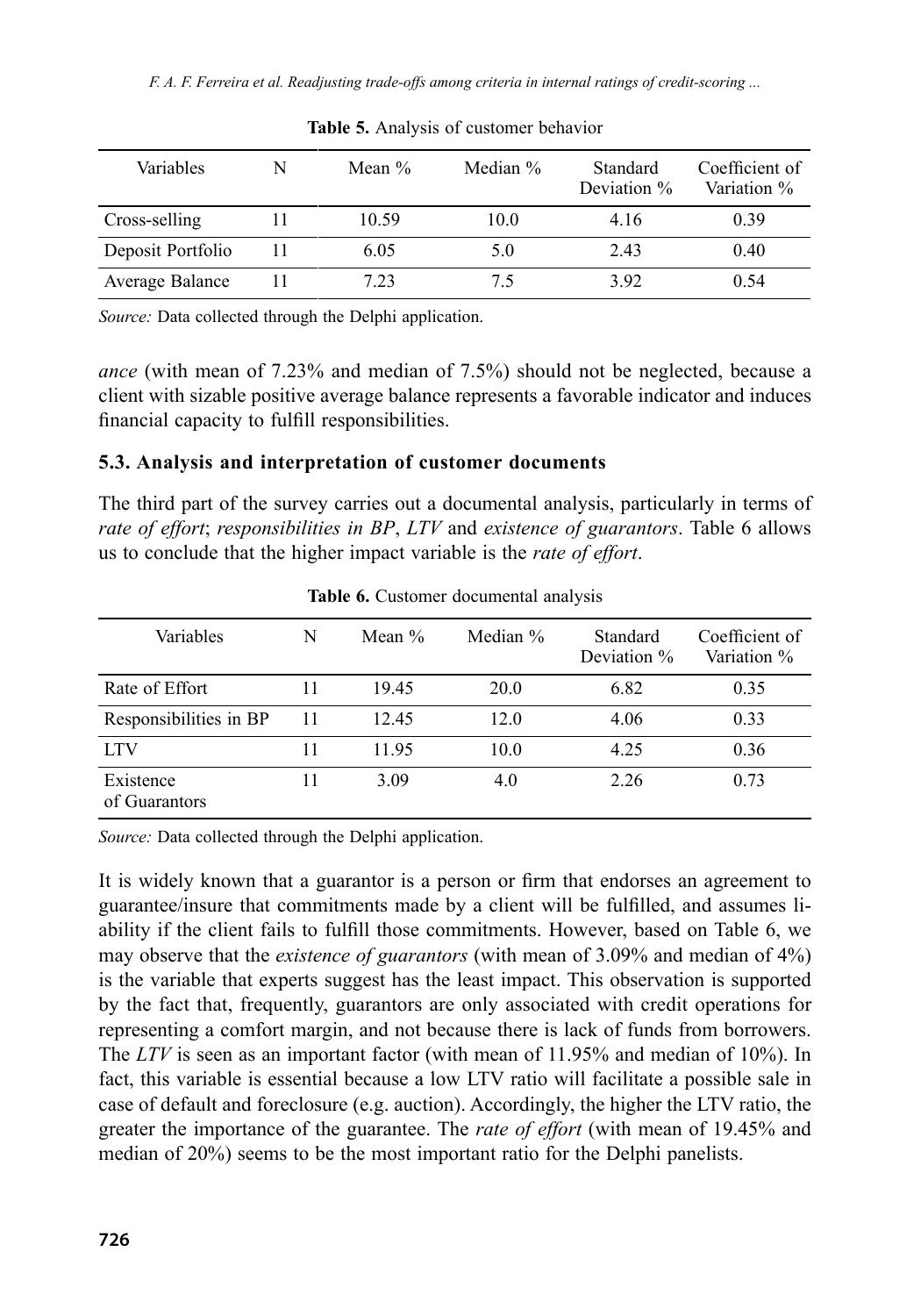#### **5.4. Analysis and interpretation of the environment**

The fourth and final part of the survey analyzed the impact on credit scoring of the economic environment, and is represented by two variables: *economic situation of the country* and *political situation of the country*. It should be noted that the experts find this is an area of minor importance (Table 7).

| <b>Variables</b>                        | N |      | Mean $\%$ Median $\%$ | Standard<br>Deviation % | Coefficient of<br>Variation % |
|-----------------------------------------|---|------|-----------------------|-------------------------|-------------------------------|
| Economic Situation of 11<br>the Country |   | 2.39 | 15                    | 2.8                     | 117                           |
| Political Situation<br>of the Country   |   | 144  | 10                    | 131                     | 0.91                          |

**Table 7.** Analysis of environmental variables

*Source:* Data collected through the Delphi application.

Although experts have not attributed great importance to these two variables (i.e. economic and political situation of the country) (with mean of 2.39% and 1.44% and median of 1.5% and 1% respectively), it is worth mentioning that financial institutions will be required to use these factors in analyzing credit risk because of the IMF bringing more restrictive rules for the Portuguese banking system (for more discussion on situational circumstances and non-financial factors, see Avery *et al.* 2004; Grunert *et al.* 2005). The theoretical framework proposed in this study, together with information collected from the application of the Delphi method, allows the development of a modified model for credit risk analysis.

### **6. Readjustment of weights**

Based on the progress achieved with the panel of experts, it is possible to readjust credit scoring weights and develop a modified model for mortgage risk evaluation. For comparison, Table 8 shows the current weights that support the credit evaluation decisions in the target bank, while Table 9 summarizes the results obtained from the Delphi panel.

| Variables                   | Values % |
|-----------------------------|----------|
| Profession                  | 12.00    |
| <b>Employment Situation</b> | 8.00     |
| <b>Marital Status</b>       | 3.75     |
| Age                         | 2.50     |
| Household                   | 3.75     |
| Cross-selling               | 10.00    |

|  |  |  |  | <b>Table 8.</b> Table of current trade-offs |
|--|--|--|--|---------------------------------------------|
|--|--|--|--|---------------------------------------------|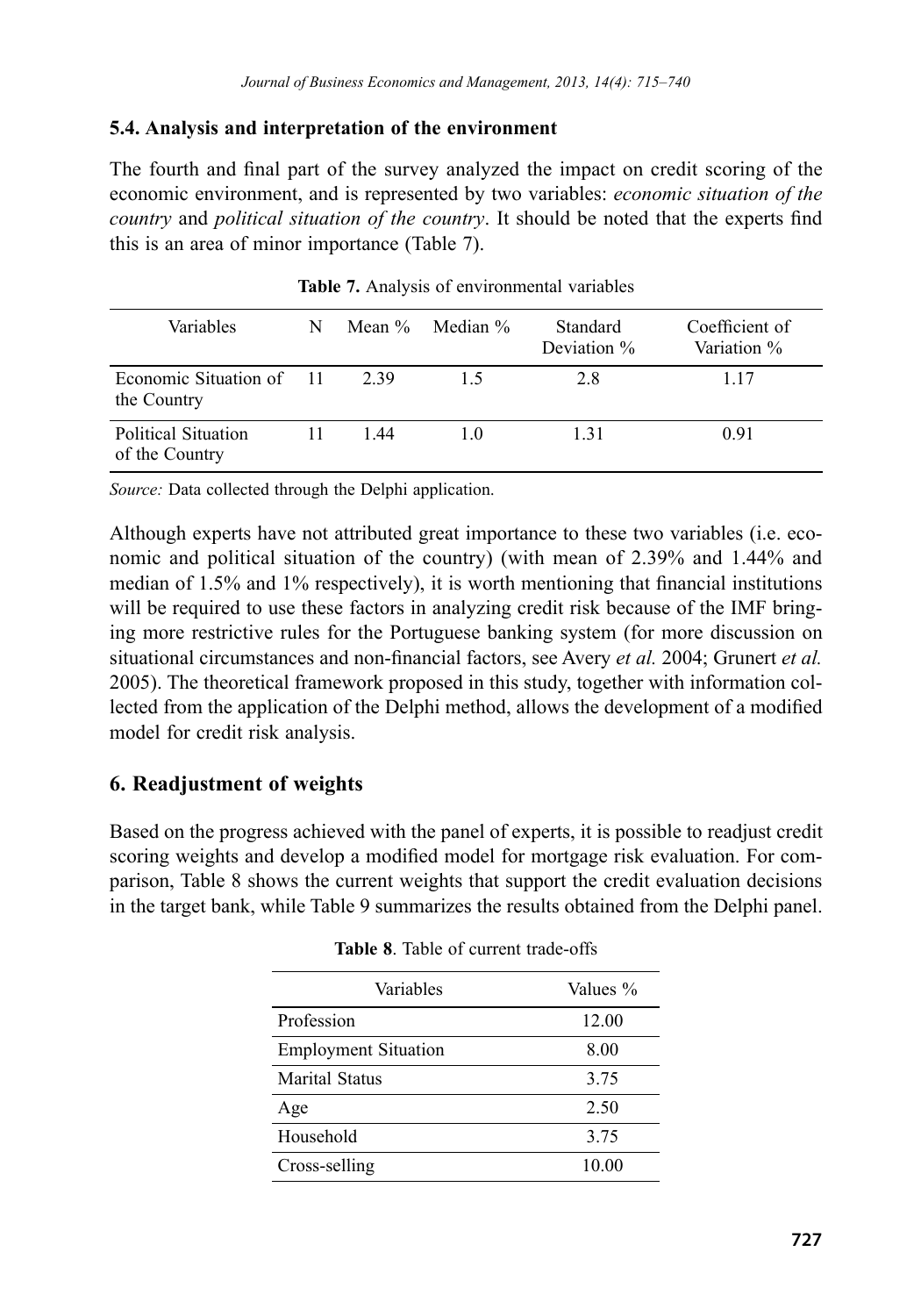|                                    | End of Table 8 |
|------------------------------------|----------------|
| Variables                          | Values %       |
| Deposit Portfolio                  | 2.50           |
| Average Balance                    | 2.50           |
| Rate of Effort                     | 15.00          |
| Responsibilities in BP             | 15.00          |
| <b>LTV</b>                         | 15.00          |
| Existence of Guarantors            | 5.00           |
| Economic Situation of the Country  | 2.50           |
| Political Situation of the Country | 2.50           |

*F. A. F. Ferreira et al. Readjusting trade-offs among criteria in internal ratings of credit-scoring ...*

*Source:* Administrative information.

**Table 9.** Statistics of the 2<sup>nd</sup> round

| Variables                             | N  | Mean $\%$ | Median % | Standard<br>Deviation % | Coefficient of<br>Variation % |
|---------------------------------------|----|-----------|----------|-------------------------|-------------------------------|
| Profession                            | 11 | 8.82      | 8.0      | 4.3                     | 0.49                          |
| <b>Employment Situation</b>           | 11 | 11.41     | 10.0     | 6.14                    | 0.54                          |
| Marital Status                        | 11 | 1.68      | 1.5      | 1.4                     | 0.83                          |
| Age                                   | 11 | 2.09      | 1.0      | 2.99                    | 1.43                          |
| Household                             | 11 | 1.36      | 1.0      | 1.45                    | 1.07                          |
| Cross-selling                         | 11 | 10.59     | 10.0     | 4.16                    | 0.39                          |
| Deposit Portfolio                     | 11 | 6.05      | 5.0      | 2.43                    | 0.40                          |
| Average Balance                       | 11 | 7.23      | 7.5      | 3.92                    | 0.54                          |
| Rate of Effort                        | 11 | 19.45     | 20.0     | 6.82                    | 0.35                          |
| Responsibilities in BP                | 11 | 12.45     | 12.0     | 4.06                    | 0.33                          |
| <b>LTV</b>                            | 11 | 11.95     | 10.0     | 4.25                    | 0.36                          |
| <b>Existence of Guarantors</b>        | 11 | 3.09      | 4.0      | 2.26                    | 0.73                          |
| Economic Situation<br>of the Country  | 11 | 2.39      | 1.5      | 2.8                     | 1.17                          |
| Political Situation<br>of the Country | 11 | 1.44      | 1.0      | 1.31                    | 0.91                          |

*Source:* Data collected through the Delphi application.

As previously described, credit scoring allows us to calculate scores between "1" and "10". Given a score between "1" and "5", the credit decision should be *favourable*; otherwise the credit decision should be *unfavourable*. Nonetheless, one should bear in mind that, when analyzing variable-by-variable, each client generates different results. Therefore, considering the existence of partial ratings, Table 10 provides a few guide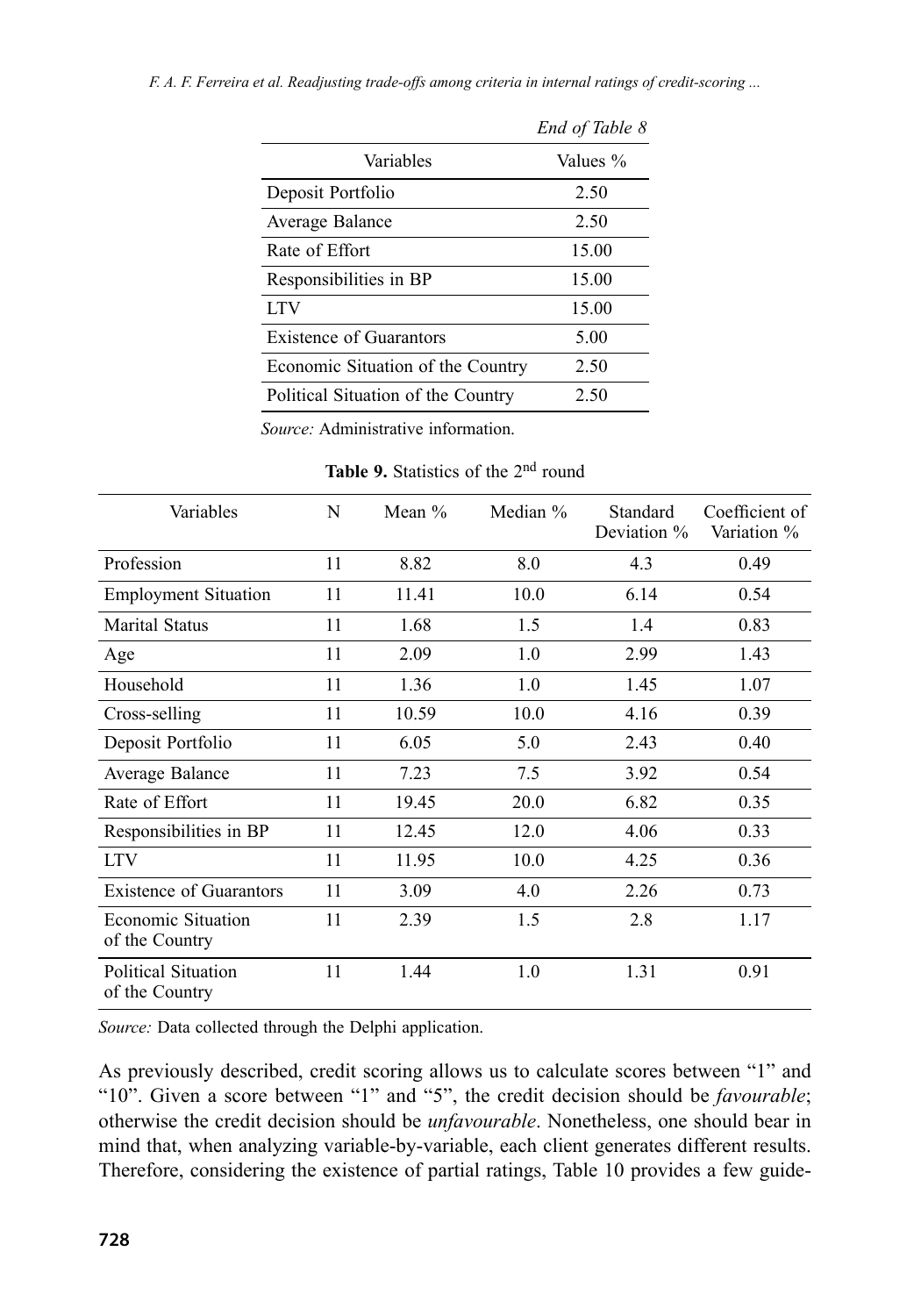lines/considerations that a financial institution may follow in order to calculate accurate partial (and overall) scores.

As may be easily deduced, the final (or overall) score corresponds to the sum of the partial weighted scores. As such, for each variable there is a weight which will influence the final decision. Consequently, we must explain that, depending on each variable, the assessments may change. Table 11 presents the trade-offs of both systems, which facilitates a direct comparison.

| Rate of Effort  | LTV             | Cross-Selling                                    |
|-----------------|-----------------|--------------------------------------------------|
| Favorable       | Favorable       | Customer who holds several financial products    |
| $<$ 35 %        | $< 50 \%$       | and households his/her salary in the institution |
| Score $1-3$     | Score $1-2$     | Score $1-3$                                      |
| Favorable       | Favorable       | Customer who holds a single bank account         |
| $[35\% - 45\%]$ | $[50\% - 90\%]$ | and households his/her salary in the institution |
| Score $4-5$     | Score $3-5$     | Score $4-5$                                      |
| Unfavourable    | Unfavourable    | Customer who does not have any relationship      |
| $> 45\%$        | $>90\%$         | with the institution                             |
| Score $6-10$    | Score $6-10$    | Score $6-10$                                     |

|  | Table 10. Examples of partial ratings |  |  |
|--|---------------------------------------|--|--|
|--|---------------------------------------|--|--|

*Source:* Administrative information.

| Variables                          | N  | Standard Values % | Delphi Mean Values % |
|------------------------------------|----|-------------------|----------------------|
| Profession                         | 11 | 12.00             | 8.82                 |
| <b>Employment Situation</b>        | 11 | 8.00              | 11.41                |
| <b>Marital Status</b>              | 11 | 3.75              | 1.68                 |
| Age                                | 11 | 2.50              | 2.09                 |
| Household                          | 11 | 3.75              | 1.36                 |
| Cross-selling                      | 11 | 10.00             | 10.59                |
| Deposit Portfolio                  | 11 | 2.50              | 6.05                 |
| Average Balance                    | 11 | 2.50              | 7.23                 |
| Rate of Effort                     | 11 | 15.00             | 19.45                |
| Responsibilities in BP             | 11 | 15.00             | 12.45                |
| <b>LTV</b>                         | 11 | 15.00             | 11.95                |
| <b>Existence of Guarantors</b>     | 11 | 5.00              | 3.09                 |
| Economic Situation of the Country  | 11 | 2.50              | 2.39                 |
| Political Situation of the Country | 11 | 2.50              | 1.44                 |

**Table 11.** Standard trade-offs vs. Delphi trade-offs

*Source:* Administrative information and data collected through the Delphi application.

Based on the information in Table 11, the more pronounced variations between the two models are associated with variables that have more weight in the final decision, and it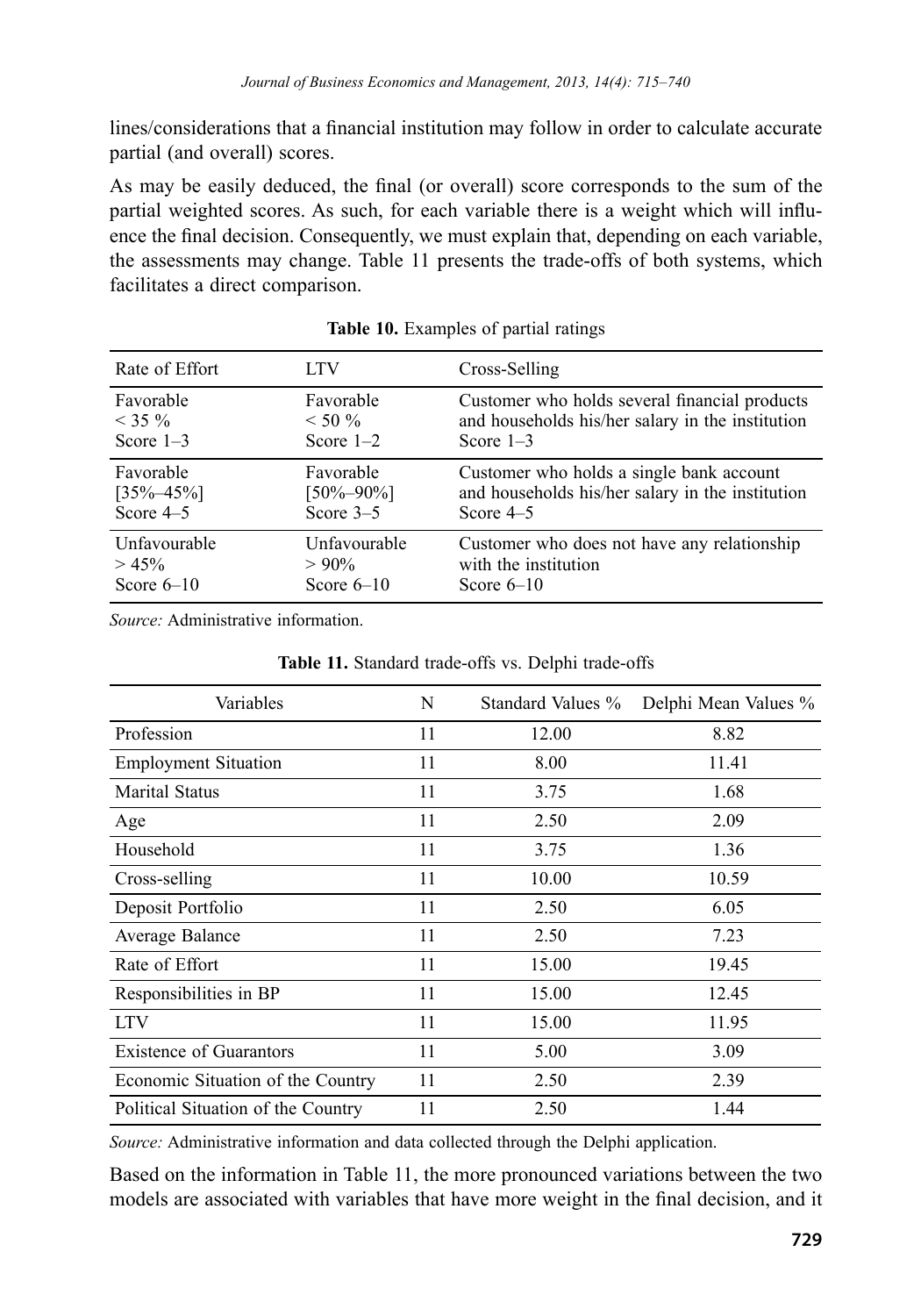should be highlighted that experts give more emphasis to variables such as the *rate of effort*. The "new" or modified model is tested in the following section.

# **7. Testing the "New" model**

Mortgage loan data are used in testing the "new" model. For testing purposes, Table 12 presents information from an anonymous client.

Before readjusting the weights, it is necessary to know how the bank under analysis obtains the values of the partial ratings. Table 13 demonstrates the mechanism used, which is based on the information provided by the bank's customers.

| Profession                     | Customer with a profession in a stable industry   |
|--------------------------------|---------------------------------------------------|
| <b>Employment Status</b>       | Customer with three years of permanent employment |
| Marital Status                 | Single customer                                   |
| Age                            | $25 - 35$                                         |
| Household                      | 1 Element                                         |
| Average Balance                | $[0-1000 \infty]$                                 |
| Deposit Portfolio              | [2.500€-25.000€]                                  |
| Rate of Effort                 | 34.60%                                            |
| Responsibilities in BP         | Without other responsibilities                    |
| <b>LTV</b>                     | 77.78%                                            |
| <b>Existence of Guarantors</b> | No                                                |

Table 12. Data from an anonymous customer

*Source:* Administrative information.

| Variables                   | Categories                           | Scoring  | Decision            |
|-----------------------------|--------------------------------------|----------|---------------------|
|                             |                                      | $1 - 5$  | Favourable          |
| Profession                  | Sector: Primary, Secondary, Tertiary | $6 - 10$ | Unfavourable        |
| Employment<br><b>Status</b> | Effective                            | $1 - 2$  | Favourable          |
|                             | Temporary                            | $3 - 4$  |                     |
|                             | Unemployed                           | $6 - 10$ | <b>Unfavourable</b> |
| <b>Marital Status</b>       |                                      | $1 - 5$  | Favourable          |
|                             | Single, Married, Divorced, Widower   | $6 - 10$ | <b>Unfavourable</b> |

**Table 13.** Institutional analysis of mortgage loans (partial table)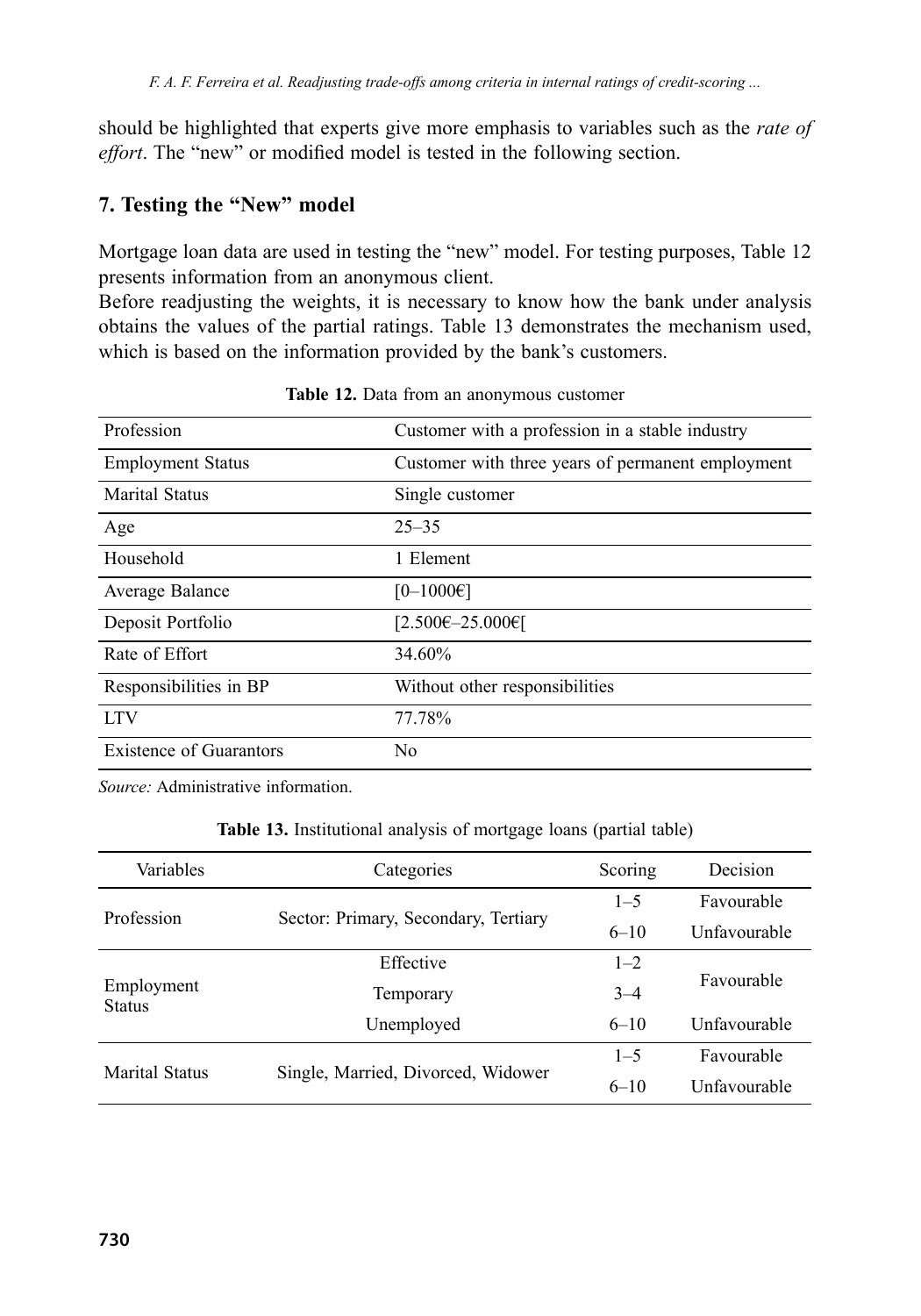| Variables                 | Categories                                                                                           | Scoring        | Decision     |
|---------------------------|------------------------------------------------------------------------------------------------------|----------------|--------------|
|                           | $<$ 24 Years                                                                                         | $\mathbf{1}$   |              |
|                           | 25–35 Years                                                                                          | $\overline{2}$ | Favourable   |
| Age                       | 36-50 Years                                                                                          | $3 - 5$        |              |
|                           | $> 51$ Years                                                                                         | $6 - 10$       | Unfavourable |
|                           | 1 Element                                                                                            | 1              |              |
| Household                 | 2-4 Elements                                                                                         | $2 - 5$        | Favourable   |
|                           | $> 5$ Elements                                                                                       | $6 - 10$       | Unfavourable |
|                           | Customer who holds several financial<br>products and households his/her salary<br>in the institution | $1 - 3$        | Favourable   |
| Cross-selling             | Customer who holds a single bank account<br>and households his/her salary                            | $4 - 5$        |              |
|                           | Customer who does not have any<br>relationship with the institution                                  | $6 - 10$       | Unfavourable |
|                           | > 100.0006                                                                                           | $\mathbf{1}$   |              |
|                           | $[50.000 \text{E}-100.000 \text{E}]$                                                                 | $\overline{2}$ | Favourable   |
| Deposit Portfolio         | [25.000€-50.000€]                                                                                    | 3              |              |
|                           | [2.500€-25.000€]                                                                                     | $4 - 5$        |              |
|                           | $< 2.500 \epsilon$                                                                                   | $6 - 10$       | Unfavourable |
|                           | $>1.000\varepsilon$                                                                                  | $1 - 2$        | Favourable   |
| Average Balance           | $[0-1000 \infty]$                                                                                    | $3 - 5$        |              |
|                           | $< 0 \in$                                                                                            | $6 - 10$       | Unfavourable |
|                           | $< 35\%$                                                                                             | $1 - 2$        | Favourable   |
| Rate of Effort            | $[35\% - 45\%]$                                                                                      | $3 - 5$        |              |
|                           | > 45%                                                                                                | $6 - 10$       | Unfavourable |
|                           | Without responsibilities                                                                             | $\mathbf{1}$   | Favourable   |
| Responsibilities<br>in BP | With responsibilities but without incident                                                           | $2 - 5$        |              |
|                           | With responsibilities and incident                                                                   | $6 - 10$       | Unfavourable |
|                           | $< 50\%$                                                                                             | $1 - 2$        |              |
| <b>LTV</b>                | $[50\% - 90\%]$                                                                                      | $3 - 5$        | Favourable   |
|                           | $> 90\%$                                                                                             | $6 - 10$       | Unfavourable |
| Existence of              | Yes                                                                                                  | $1 - 5$        | Favourable   |
| Guarantors                | No                                                                                                   | $6 - 10$       | Unfavourable |

|  | Table 13 continued |
|--|--------------------|
|--|--------------------|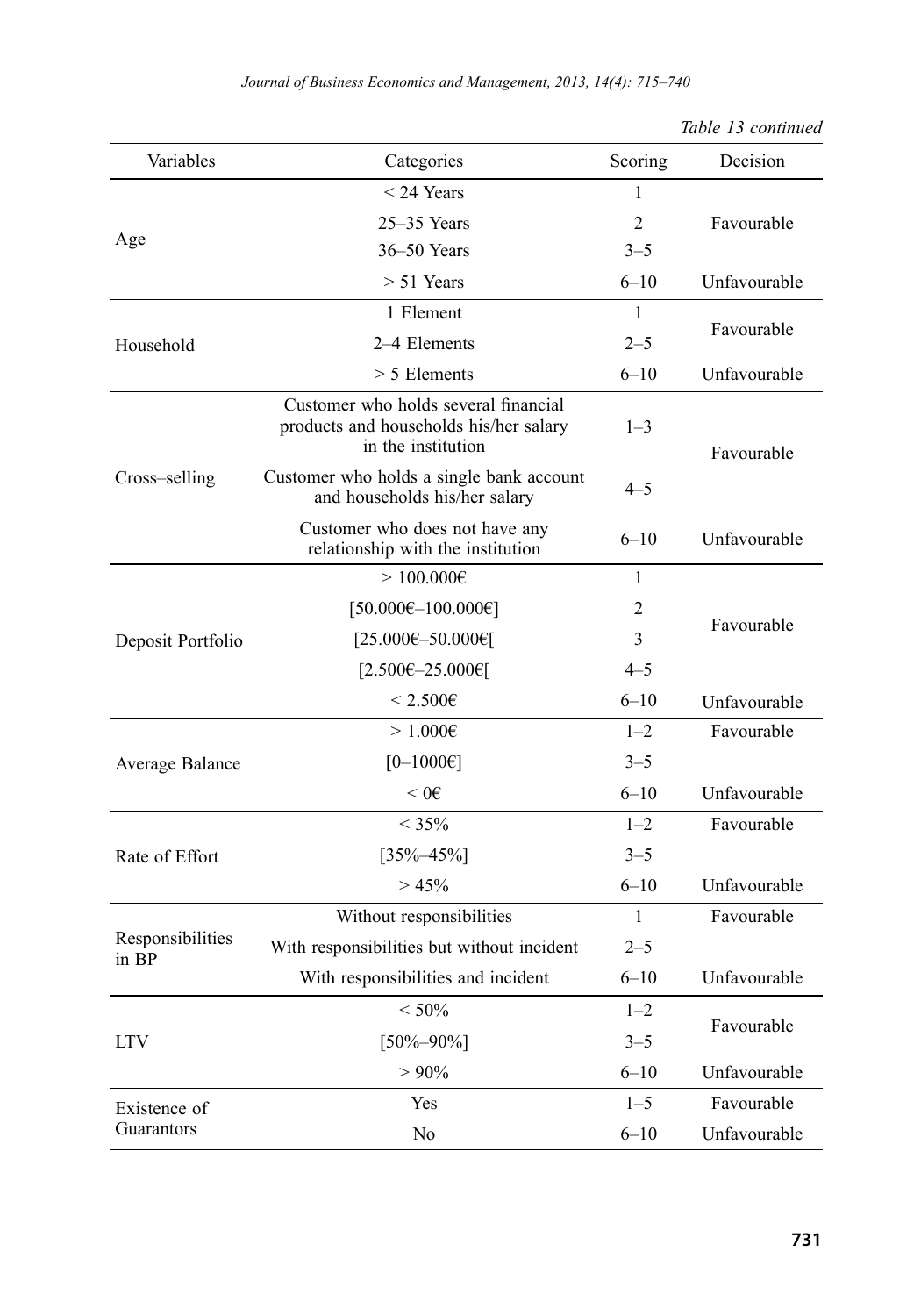*F. A. F. Ferreira et al. Readjusting trade-offs among criteria in internal ratings of credit-scoring ...*

|                             |               |          | $ \cdots$ $\cdots$ $\cdots$ $\cdots$ |
|-----------------------------|---------------|----------|--------------------------------------|
| Variables                   | Categories    | Scoring  | Decision                             |
| Economic                    | <b>Stable</b> | $1 - 5$  | Favourable                           |
| Situation of the<br>Country | Unstable      | $6 - 10$ | Unfavourable                         |
| Political Situation         | <b>Stable</b> | $1 - 5$  | Favourable                           |
| of the Country              | Unstable      | $6 - 10$ | Unfavourable                         |

*End of Table 13*

*Source:* Administrative information.

Although not in its entire form, Table 13 allows the identification of partial ratings based on the existence of different categories for all evaluation criteria (i.e*.* variables). Table 14 allocates information provided in Table 12 to the categories presented in Table 13. This procedure facilitates obtaining partial ratings according to the current system of the bank.

| Variables                          | Categories                                                                | <b>Scores</b>            |
|------------------------------------|---------------------------------------------------------------------------|--------------------------|
| Profession                         | <b>Tertiary Sector</b>                                                    | 3                        |
| <b>Employment Status</b>           | Permanent employment (3 Years)                                            | 2                        |
| <b>Marital Status</b>              | Single                                                                    | 1                        |
| Age                                | $25-35$ Years                                                             | $\overline{2}$           |
| Household                          | 1 Element                                                                 |                          |
| Cross-Selling                      | Customer who holds a single bank<br>account and households his/her salary | 4                        |
| Deposit Portfolio                  | $[2.500 \text{E} - 25.000 \text{E}]$                                      | 4                        |
| Average Balance                    | $[0-1000 \infty]$                                                         | 3                        |
| Rate of Effort                     | $< 35\%$                                                                  | $\mathfrak{D}$           |
| Responsibilities in BP             | Without responsabilities                                                  | 1                        |
| <b>LTV</b>                         | $[50\% - 90\%]$                                                           | $\overline{\mathcal{A}}$ |
| <b>Existence of Guarantors</b>     | N <sub>0</sub>                                                            | 6                        |
| Economic Situation of the Country  | Stable with difficulties                                                  | 4                        |
| Political Situation of the Country | Stable                                                                    | 3                        |

**Table 14.** Results of the institutional analysis of mortgage loans

*Source:* Administrative information.

The data presented in Table 14 reflect the considerations made in terms of pre-established weights. However, in order to compare the results obtained from the current and "new" models, Table 15 presents a few examples of partial scores calculation, which is anchored in values administratively defined by the bank and considers the trade-offs presented in Table 11.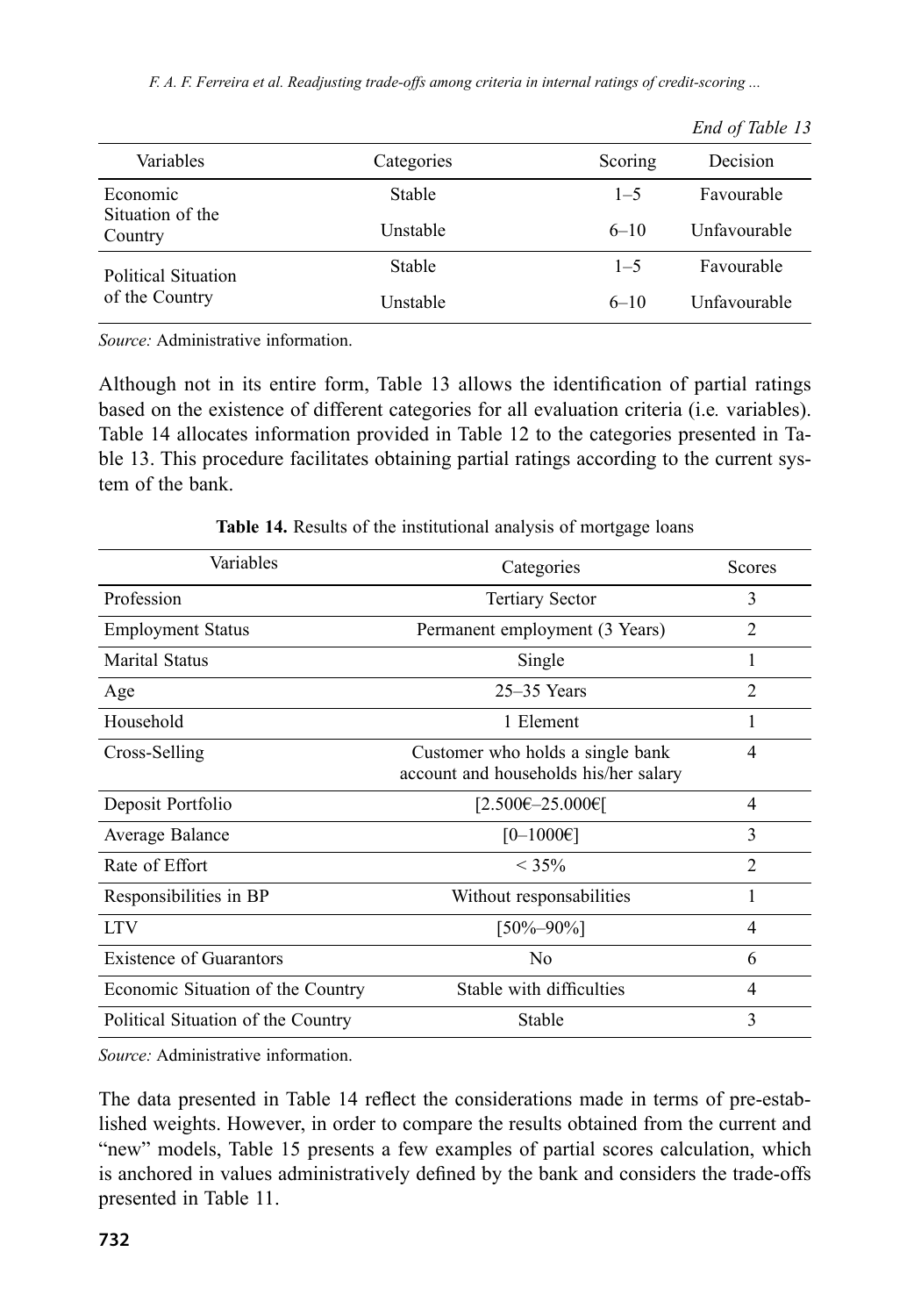| Variables      | Anchored Values<br>Administratively<br>Defined | Current Model           | "New" Model                     |
|----------------|------------------------------------------------|-------------------------|---------------------------------|
| Profession     | $3 \rightarrow 50$                             | $50 \cdot 0.12 = 6$     | $50 \cdot 0.0882 \approx 4$     |
| Cross-Selling  | $4\rightarrow 40$                              | $40 \cdot 0.10 = 4$     | $40.0.1059 \approx 4$           |
| $[\dots]$      | $\left[\ldots\right]$                          | $\left  \ldots \right $ | $\left  \ldots \right $         |
| Rate of Effort | $2\rightarrow 62.50$                           | $62.50 \cdot 0.15 = 9$  | $62.50 \cdot 0.1945 \approx 12$ |
| <b>LTV</b>     | $4 \rightarrow 70$                             | $70 \cdot 0.15 = 11$    | $70 \cdot 0.1195 \approx 8$     |

**Table 15.** Score calculation (based on anchored values administratively defined)

*→* Administrative Decision.

*Source:* Administrative information and data collected through the Delphi application.

As can be observed, partial scores are obtained multiplying the anchored values previously defined by the bank administration by the respective trade-off. As such, a partial score is calculated for each variable, and the sum of all partial scores will correspond to an overall score on which the final decision will rely. Table 16 illustrates the partial and overall scores defined for both evaluation systems (i.e*.* current and "new").

|                                    | N  | Current Model  | "New" Model    |
|------------------------------------|----|----------------|----------------|
| Profession                         | 11 | 6              | 4              |
| <b>Employment Status</b>           | 11 | 6              | 9              |
| <b>Marital Status</b>              | 11 | $\overline{4}$ | $\mathfrak{D}$ |
| Age                                | 11 | 3              | 3              |
| Household                          | 11 | $\overline{4}$ | 1              |
| Cross-Selling                      | 11 | $\overline{4}$ | 4              |
| Deposit Portfolio                  | 11 |                | $\overline{2}$ |
| Average Balance                    | 11 |                | 3              |
| Rate of Effort                     | 11 | 9              | 12             |
| Responsibilities in BP             | 11 | 15             | 12             |
| <b>LTV</b>                         | 11 | 11             | 8              |
| <b>Existence of Guarantors</b>     | 11 | 1              | 1              |
| Economic Situation of the Country  | 11 | 3              | 3              |
| Political Situation of the Country | 11 | 3              | $\mathfrak{D}$ |
| Total                              |    | 71             | 66             |

**Table 16.** Trade-Offs Readjustment (Current vs. "New")

*Source:* Administrative information and data collected through the Delphi application.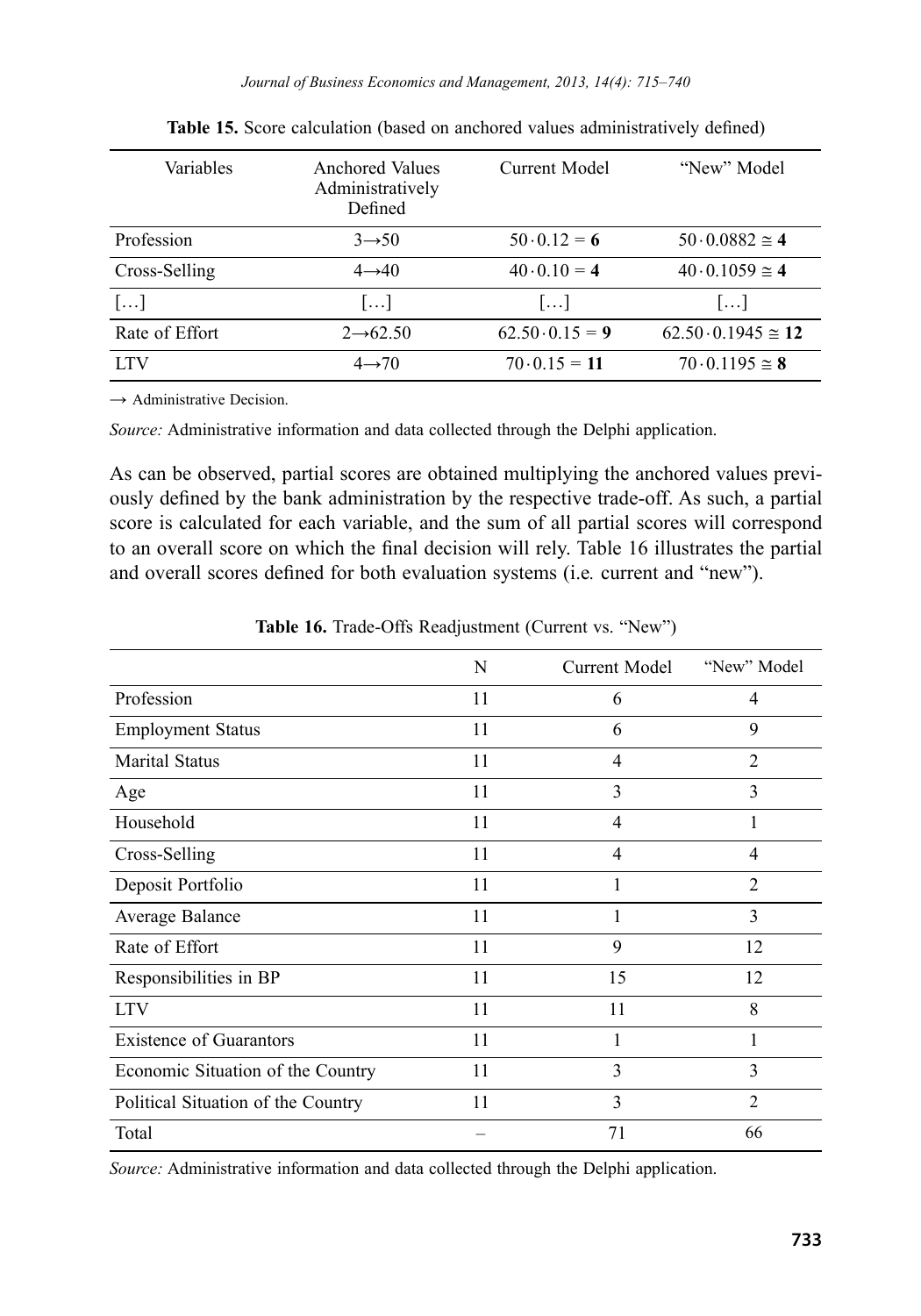For our particular application of credit risk evaluation, the current model has an overall score of 71 points, while the "new" modified model has an overall score of 66 points. This means that the "new" model tends to be more *"cautious/demanding"* (according to the panel members) in terms of the credit approval. Figure 6 allows observing the approval thresholds and associated results obtained.



**Fig. 6.** Overall scores and approval thresholds

Considering that Figure 6 reflects the level of risk of default of a mortgage credit transaction, the credit disapproval should take place when the overall score is between "0" to "49" points (which corresponds to the interval from 6 to 10). For approval, the overall score should be between 50 and 100 points (which corresponds to the interval from 1 to 5). For a complete analysis, one should bear in mind that if the sum of points is set to "0", the level of risk is high, resulting in a final result of "10". As previously discussed, both models indicate a possible approval of the credit application under analysis. However, while the current evaluation model offers a final result closer to "3", the "new" model offers a final result closer to "4", which represents, again, more caution in terms of credit approval (Figure 7).



**Fig. 7.** Overall scores and final results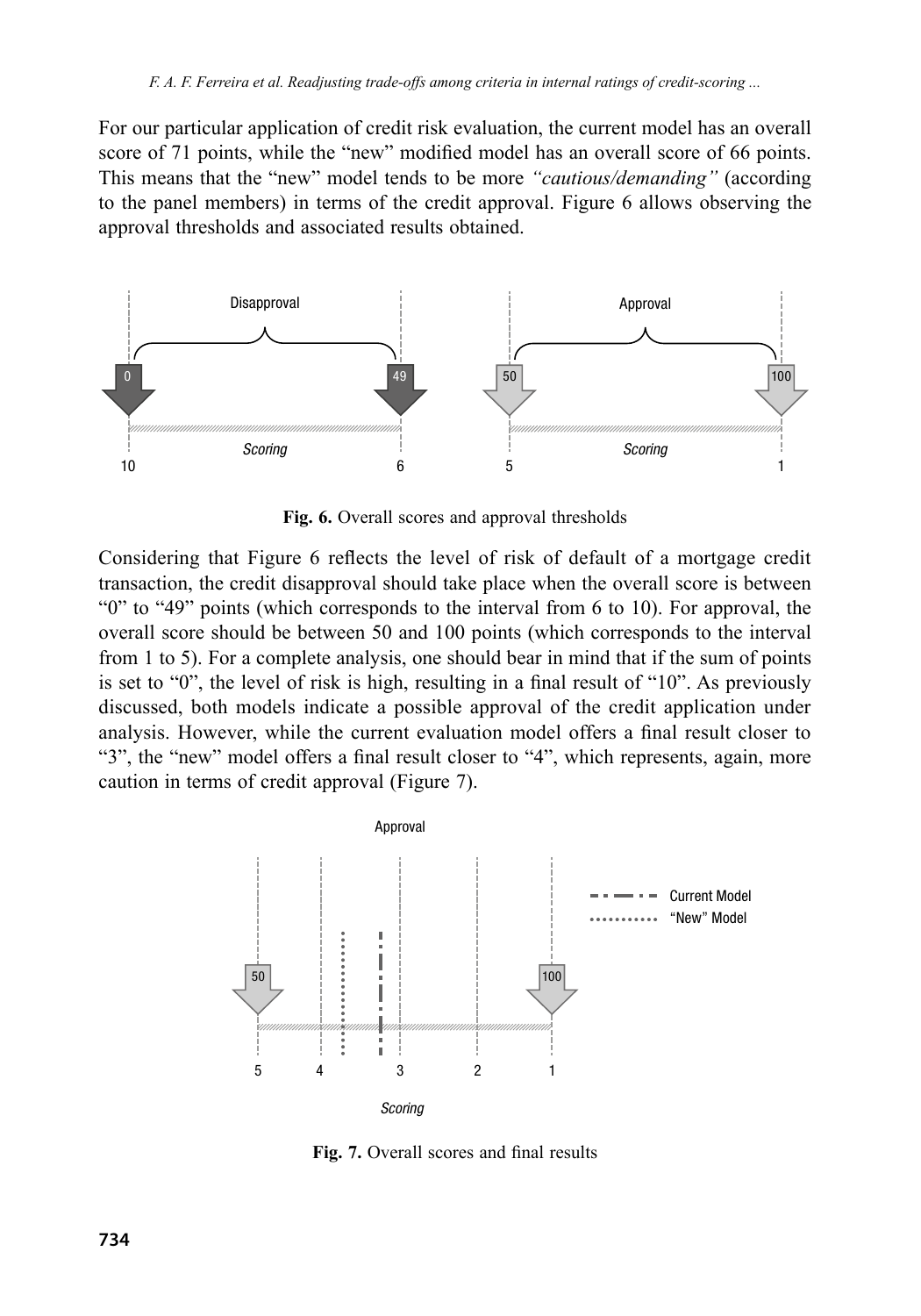### **8. Final conclusions and future research**

Mortgage loans are the most highly sought financial product by families in the Portuguese banking system. Because banks have been losing access to money and mediumand long-term debt markets, they have been forced to impose severe restrictions on access to credit, namely in terms of mortgage loans. Therefore, mortgage loans risk evaluation is important and becoming even more important in the future with higher credit underwriting standards. From this viewpoint, remarkable progress has occurred over the past decades in terms of credit risk modeling. However, despite the strengths and widespread application of the current methodologies, models, techniques and/or simple applications, each has specific drawbacks where clarification is required on a number of issues, namely in terms of transparency in the way trade-offs among evaluation criteria are made explicit. Considering this, our use of a Delphi application allows possible readjustment of trade-offs among evaluation criteria, and provides decision makers with a fairer and more transparent mortgage risk evaluation system. Our proposed evaluation system revealed to be more *"cautious/demanding"* (according to the panel members) in terms of the credit approval, which is in accordance with the Basel directives.

In broader terms, the results achieved by our Delphi application are encouraging. Nevertheless, our framework is not without its limitations. In particular, difficulties in accessing confidential information (e.g. evaluation criteria weights) have been noted. It should also be emphasized that our analysis represents a process-oriented application and, because participants operate in a specific geographical area, results should not be extrapolated. Nonetheless, these limitations were not prohibitive factors in carrying out our analysis and, as a complementary process, we recommend conducting: (1) a different panel study in a different country (e.g*.* Greece, Ireland, Italy and/or Spain); and (2) a survey to receive feedback from more than just a few panelists. We believe that possible improvements will aid in strengthening the potential and interest of our proposal.

# **References**

Altman, E.; Saunders, A. 1998. Credit risk measurement: developments over the last 20 years, *Journal of Banking & Finance* 21(11/12): 1721–1742. [http://dx.doi.org/10.1016/S0378-4266\(97\)00036-8](http://dx.doi.org/10.1016/S0378-4266(97)00036-8)

Avery, R.; Calem, P.; Canner, G. 2004. Consumer credit scoring: do situational circumstances matter?, *Journal of Banking & Finance* 28(4): 835–856. <http://dx.doi.org/10.1016/j.jbankfin.2003.10.009>

Banco de Portugal. 2011a. *Cliente Bancário: Crédito à Habitação* [online], [cited April 2011]. Available from Internet: [http://clientebancario.bportugal.pt/pt-PT/ProdutosBancarios/Creditoa-](http://clientebancario.bportugal.pt/pt-PT/ProdutosBancarios/CreditoaHabitacao/Paginas/default.aspx)[Habitacao/Paginas/default.aspx](http://clientebancario.bportugal.pt/pt-PT/ProdutosBancarios/CreditoaHabitacao/Paginas/default.aspx)

Banco de Portugal. 2011b. *Cliente Bancário: Responsabilidades de Crédito* [online], [cited April] 2011]. Available from Internet: [http://clientebancario.bportugal.pt/pt-PT/Responsabilidadesde-](http://clientebancario.bportugal.pt/pt-PT/ResponsabilidadesdeCredito/ParticipantesnaCRC/Paginas/default.aspx
)[Credito/ParticipantesnaCRC/Paginas/default.aspx](http://clientebancario.bportugal.pt/pt-PT/ResponsabilidadesdeCredito/ParticipantesnaCRC/Paginas/default.aspx
)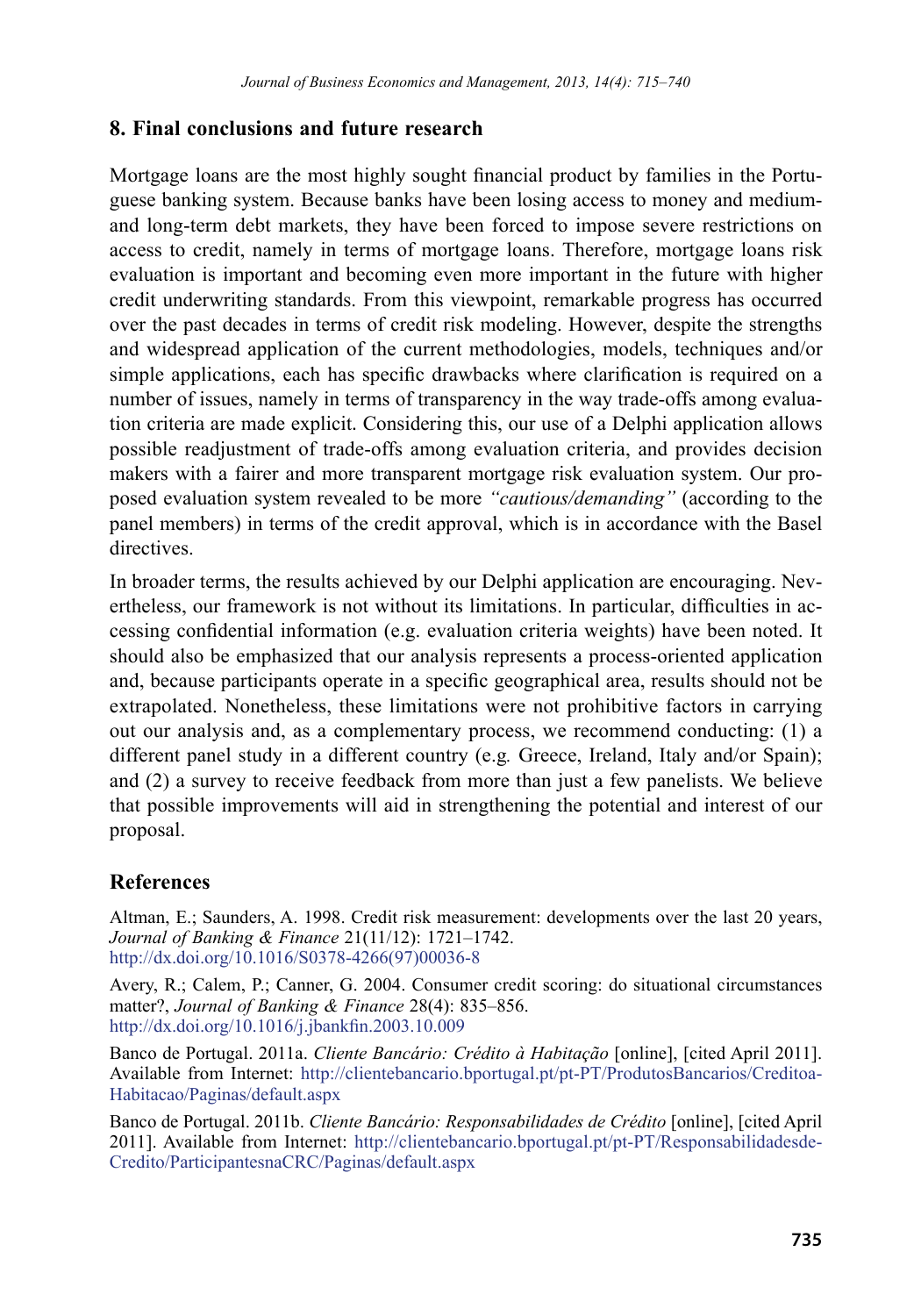Constantino, R. 2011. O programa de reajustamento: o sector bancário português, *InforBanca* 89: 13–14.

Crook, J.; Edelman, D.; Thomas, L. 2007. Recent developments in consumer credit risk assessment, *European Journal of Operational Research* 183(3): 1447–1465. <http://dx.doi.org/10.1016/j.ejor.2006.09.100>

Dalkey, N. 1969. *The Delphi Method: An Experimental Study of Group Opinion*. United States Air Force Project Rand: Rand Santa Monica Company [online], [cited June 2011]. Available from Internet: http://www.rand.org/content/dam/rand/pubs/research\_memoranda/2005/RM5888.pdf.

Dalkey, N.; Helmer, O. 1963. An experimental application of the Delphi method to the use of experts, *Management Science* 9(3): 458–467 [cited June 2011]. Available from Internet: [http://](http://www.jstor.org/pss/2627117) [www.jstor.org/pss/2627117](http://www.jstor.org/pss/2627117)

Doumpos, M.; Kosmidou, K.; Baourakis, G.; Zopounidis, C. 2002. Credit risk assessment using a multicriteria hierarchical discrimination approach: a comparative analysis, *European Journal of Operational Research* 138(2): 392–412. [http://dx.doi.org/10.1016/S0377-2217\(01\)00254-5](http://dx.doi.org/10.1016/S0377-2217(01)00254-5)

Doumpos, M.; Zopounidis, C. 2001. Assessing financial risks using a multicriteria sorting procedure: the case of country risk assessment, *Omega* 29(1): 97–109. [http://dx.doi.org/10.1016/S0305-0483\(00\)00028-1](http://dx.doi.org/10.1016/S0305-0483(00)00028-1)

Fernandes, G. 2010. Aplicação da metodologia Delphi na definição de estratégias de gestão territorial, in *Proceedings of the 16th APDR Congress*. University of Madeira, 1826–1849.

Ferreira, F. 2003. *Inovação Tecnológica no Sistema Financeiro Português: Evolução e Perspectivas*. 1st ed. Coimbra: Pé de Página Editores.

Ferreira, F.; Monteiro Barata, J. 2011. A snapshot of the Portuguese e-banking activity: insights and a conceptual framework to allocate strategic hindrances, *International Journal of Electronic Business* 9(3): 238–254. <http://dx.doi.org/10.1504/IJEB.2011.042544>

Ferreira, F.; Santos, S.; Rodrigues, P. 2011. Adding value to bank branch performance evaluation using cognitive maps and MCDA: a case study, *Journal of the Operational Research Society* 62(7): 1320–1333. <http://dx.doi.org/10.1057/jors.2010.111>

Grunert, J.; Norden, L.; Weber, M. 2005. The role of non-financial factors in internal credit ratings, *Journal of Banking & Finance* 29(2): 509–531. <http://dx.doi.org/10.1016/j.jbankfin.2004.05.017>

Hsu, C.; Sandford, B. 2007. The Delphi technique: making sense of consensus, *Practical Assessment, Research and Evaluation* 12(10): 1–18 [online], [cited June 2011]. Available from Internet: http://pareonline.net/pdf/v12n10.pdf

Ince, H.; Aktan, B. 2009. A comparison of data mining techniques for credit scoring in banking: a managerial perspective, *Journal of Business Economics and Management* 10(3): 233–240. <http://dx.doi.org/10.3846/1611-1699.2009.10.233-240>

JRC – Joint Research Centre/European Commission. 2011. *Delphi Survey* [online], [cited July 2011]. Available from Internet: http://forlearn.jrc.ec.europa.eu/guide/2\_scoping/meth\_Delphi.htm

Lima, S.; Vaz, M.; Baptista, M.; Ramos, A.; Leitão, M.; Cunha, M. 1995. *Operações Bancárias II* 6th ed. IFB – Instituto Formação Bancária, Lisbon.

Lopez, J.; Saidenberg, M. 2000. Evaluating credit risk models, *Journal of Banking & Finance*  $24(1)$ : 151–165. [http://dx.doi.org/10.1016/S0378-4266\(99\)00055-2](http://dx.doi.org/10.1016/S0378-4266(99)00055-2)

Mačerinskienė, I.; Ivaškevičiūtė, L. 2008. The evaluation model of a commercial bank loan portfolio, *Journal of Business Economics and Management* 9(4): 269–277. <http://dx.doi.org/10.3846/1611-1699.2008.9.269-277>

Mari, C.; Renò, R. 2005. Credit risk analysis of mortgage loans: an application to the Italian market, *European Journal of Operational Research* 163(1): 83–93. <http://dx.doi.org/10.1016/j.ejor.2003.12.007>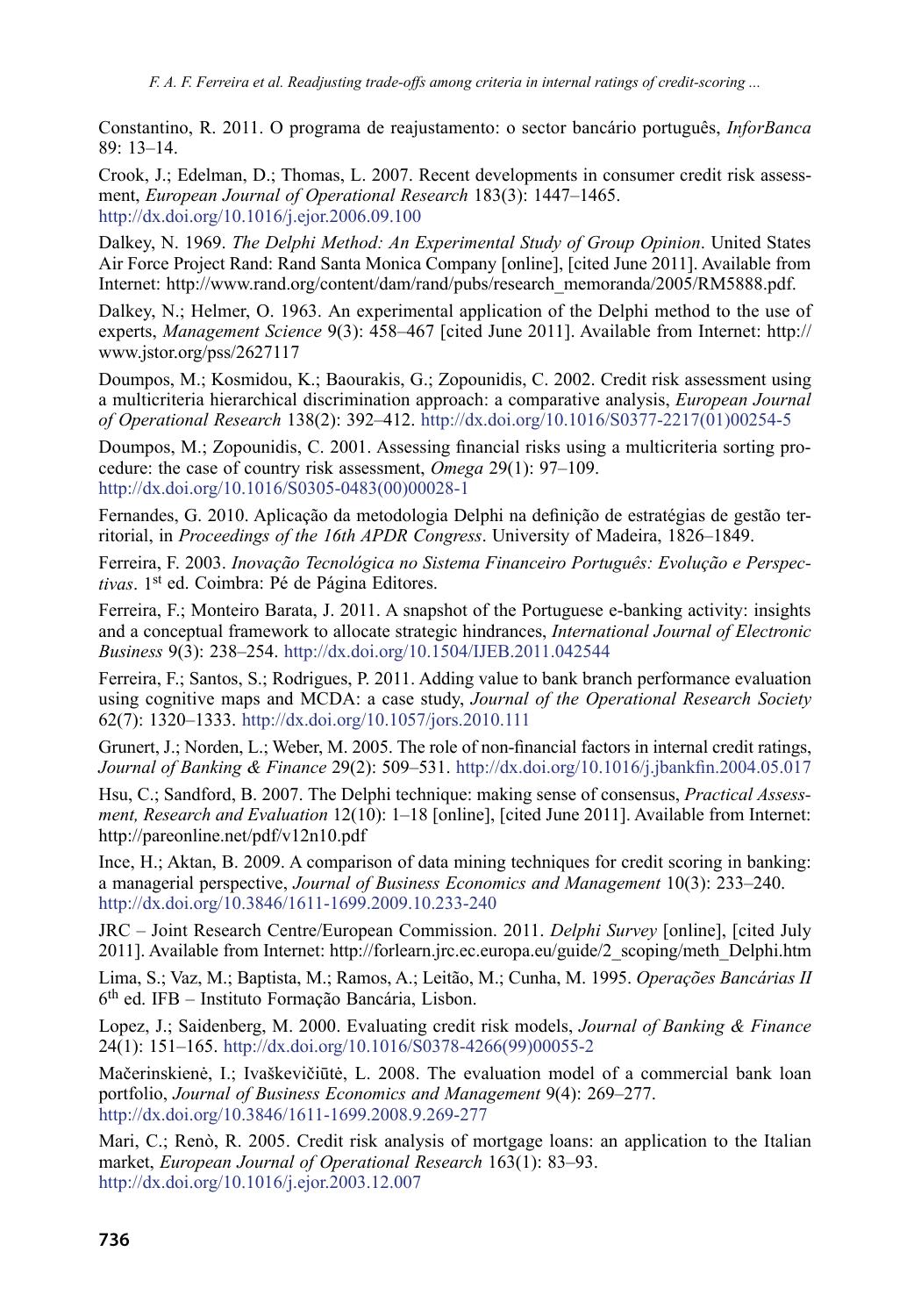Šečkutė, L.; Pabedinskaitė, A. 2003. Application of forecasting methods in business, *Journal of Business Economics and Management* 4(2): 144–157. <http://dx.doi.org/10.1080/16111699.2003.9636048>

Suhobokov, A. 2007. Application of Monte Carlo simulation methods in risk management, *Journal of Business Economics and Management* 8(3): 165–168. <http://dx.doi.org/10.1080/16111699.2007.9636165>

Thomas, L. 2009. Modelling the credit risk for portfolios of consumer loans: analogies with corporate loan models, *Mathematics and Computers in Simulation* 79(8): 2525–2534. <http://dx.doi.org/10.1016/j.matcom.2008.12.006>

Twala, B. 2010. Multiple classifier application to credit risk assessment, *Expert Systems with Applications* 37(4): 3326–3336. <http://dx.doi.org/10.1016/j.eswa.2009.10.018>

Wang, G.; Hao, J.; Mab, J.; Jiang, H. 2011. A comparative assessment of ensemble learning for credit scoring, *Expert Systems with Applications* 8(1): 223–230. <http://dx.doi.org/10.1016/j.eswa.2010.06.048>

Yu, L.; Wang, S.; Lai, K. 2009. An intelligent-agent-based fuzzy group decision making model for financial multicriteria decision support: the case of credit scoring, *European Journal of Operational Research* 195(3): 942–959. <http://dx.doi.org/10.1016/j.ejor.2007.11.025>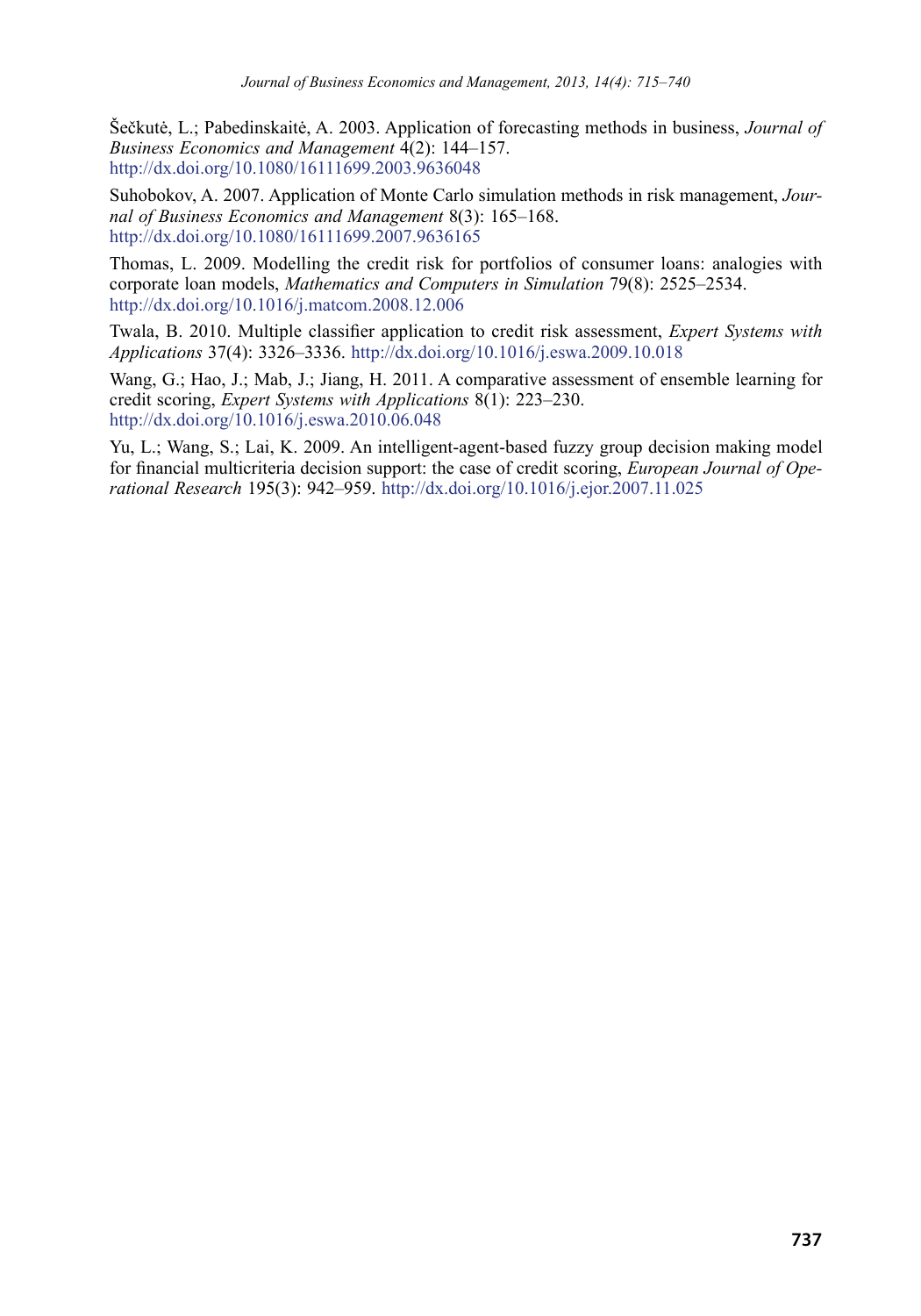*F. A. F. Ferreira et al. Readjusting trade-offs among criteria in internal ratings of credit-scoring ...*

### **APPENDIXES**

### **Appendix 1: Delphi Survey** *– Round 1*



#### **Contact:** [070117037@esg.ipsantarem.pt](mailto:070117037@esg.ipsantarem.pt)

**Obs.:** The present survey is composed of a single table and respective items. To ensure the anonymity of institutions and individuals involved, all statements provided, and their statistical treatment, will be fully confidential.

**In terms of mortgage loan risk evaluation, what is the degree of importance (i.e. weight) that you give to each one of the following criteria?** [From 1 to  $100 (1 = \text{Very})$ minor importance, 50 = Moderate importance and 100 = Extreme importance), mark your preference for each criterion. Please, note that the sum of the weights should be 100%].

| Area                                                  | <b>Criteria</b>           | Degree of Importance % |
|-------------------------------------------------------|---------------------------|------------------------|
| <b>Analysis of Customer</b><br><b>Characteristics</b> | - Profession              |                        |
|                                                       | - Employment Status       |                        |
|                                                       | - Marital Status          |                        |
|                                                       | – Age                     |                        |
|                                                       | – Household               |                        |
| <b>Analysis of Customer Behavior</b>                  | – Cross-selling           |                        |
|                                                       | - Deposit Portfolio       |                        |
|                                                       | - Average Balance         |                        |
| <b>Analysis of Customer Documents</b>                 | – Rate of Effort          |                        |
|                                                       | - Responsibilities in BP  |                        |
|                                                       | $-1$ TV                   |                        |
|                                                       | - Existence of Guarantors |                        |
| <b>Analysis of the Environment</b>                    | - Economic Situation      |                        |
|                                                       | - Political Situation     |                        |
|                                                       | Total:                    | 100%                   |

#### **End of Survey**

Thank You for Your Cooperation!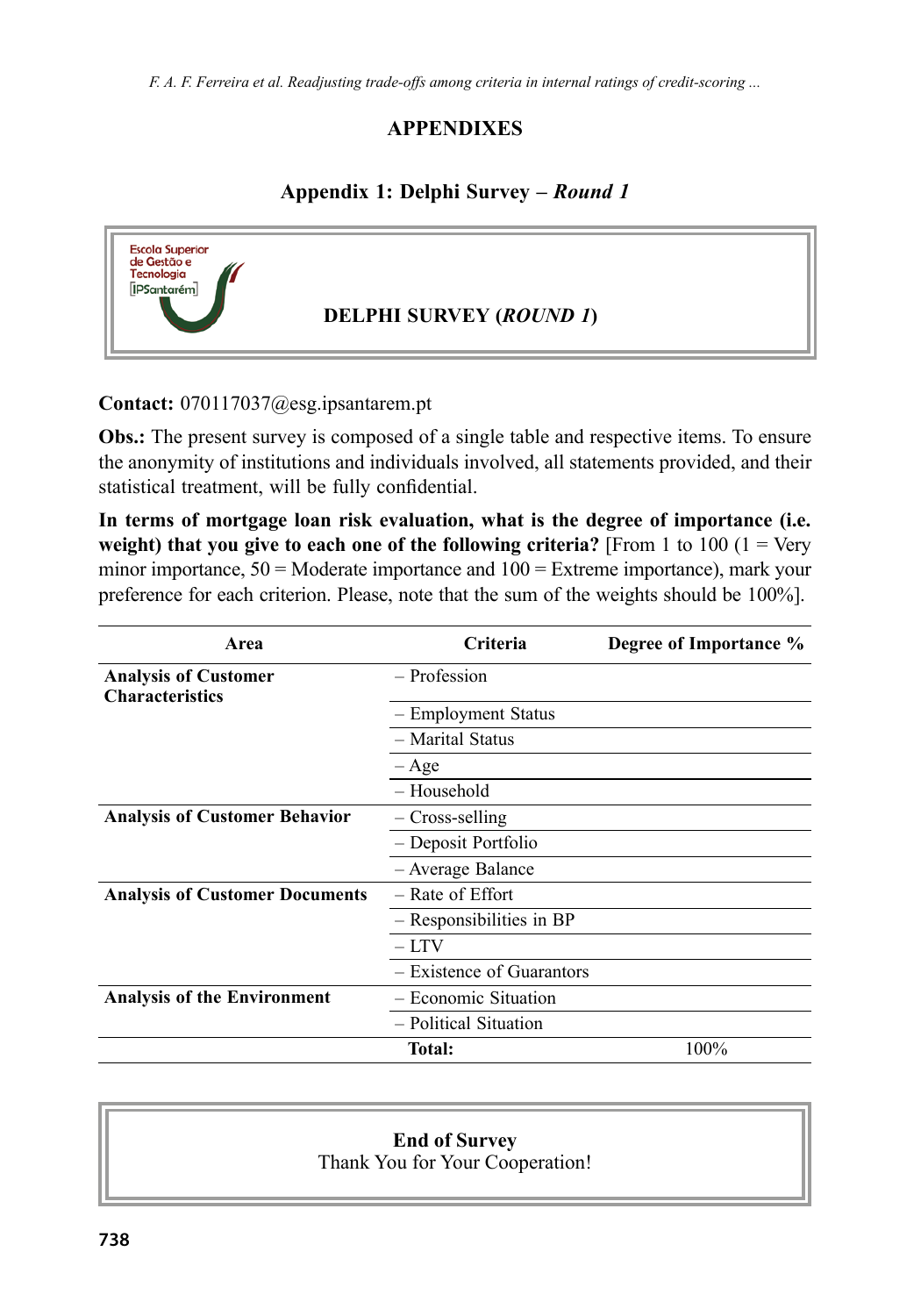#### **Appendix 2:** *Delphi Survey – Round 2*



#### **Contact:** [070117037@esg.ipsantarem.pt](mailto:070117037@esg.ipsantarem.pt)

**In terms of mortgage loan risk evaluation, what is the degree of importance (i.e. weight) that you give to each one of the following criteria?** [From 1 to 100  $(1 = \text{Very})$ minor importance, 50 = Moderate importance and 100 = Extreme importance), mark your preference for each criterion. Please, note that the sum of the weights should be 100%].

|                             | Degree of Importance % |                |                                     |         |
|-----------------------------|------------------------|----------------|-------------------------------------|---------|
|                             | Round 1                |                |                                     |         |
|                             | Mean                   | Median         | <b>Standard</b><br><b>Deviation</b> | Round 2 |
| - Profession                | 8.31                   | 6.5            | 5.97                                |         |
| - Employment Status         | 10.69                  | 10             | 5.45                                |         |
| - Marital Status            | 2.62                   | $\mathfrak{D}$ | 1.98                                |         |
| – Age                       | 3.54                   | 3              | 2.57                                |         |
| - Household                 | 2.27                   | $\mathfrak{D}$ | 1.88                                |         |
| - Cross-selling             | 11.27                  | 10             | 4.27                                |         |
| - Deposit Portfolio         | 5.92                   | 5              | 1.93                                |         |
| - Average Balance           | 6.46                   | 6              | 2.5                                 |         |
| - Rate of Effort            | 15.65                  | 12.5           | 7.59                                |         |
| - Responsibilities in BP    | 9.31                   | 10             | 4.07                                |         |
| $-1$ TV                     | 13.81                  | 10             | 3.79                                |         |
| $-$ Existence of Guarantors | 3.77                   | 5              | 2.83                                |         |
| - Economic Situation        | 3.81                   | 3              | 2.69                                |         |
| - Political Situation       | 2.57                   | $\mathfrak{D}$ | 2.25                                |         |
| <b>Total:</b>               |                        |                |                                     | 100%    |
|                             | <b>Criteria</b>        |                |                                     |         |

#### **End of Survey**

Thank You for Your Cooperation!